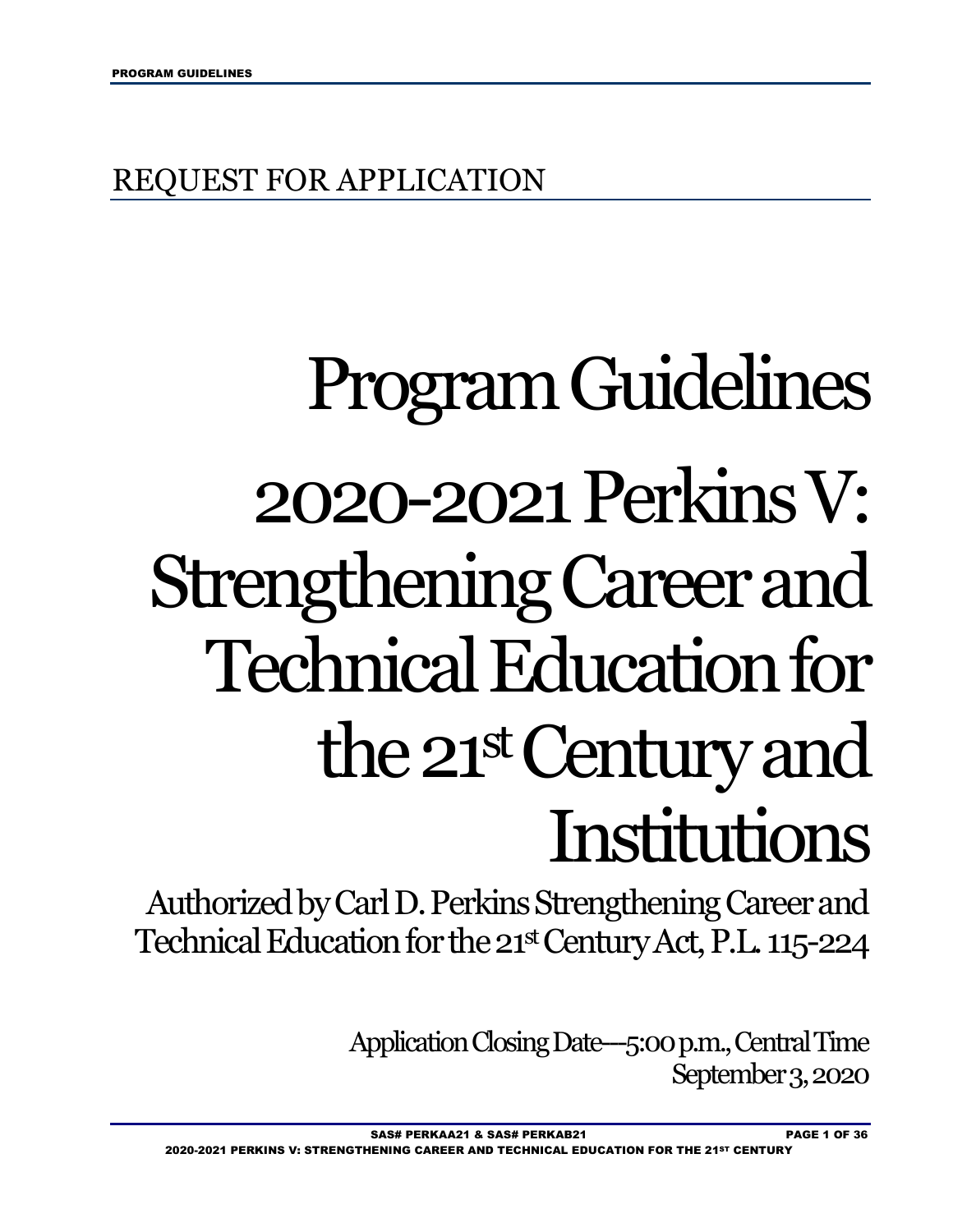TEXAS EDUCATION AGENCY

**College, Career, and Military Prep Career and Technical Education Unit 1701 North Congress Avenue Austin, Texas 78701**

© Copyright 2020 by the Texas Education Agency. All Rights Reserved.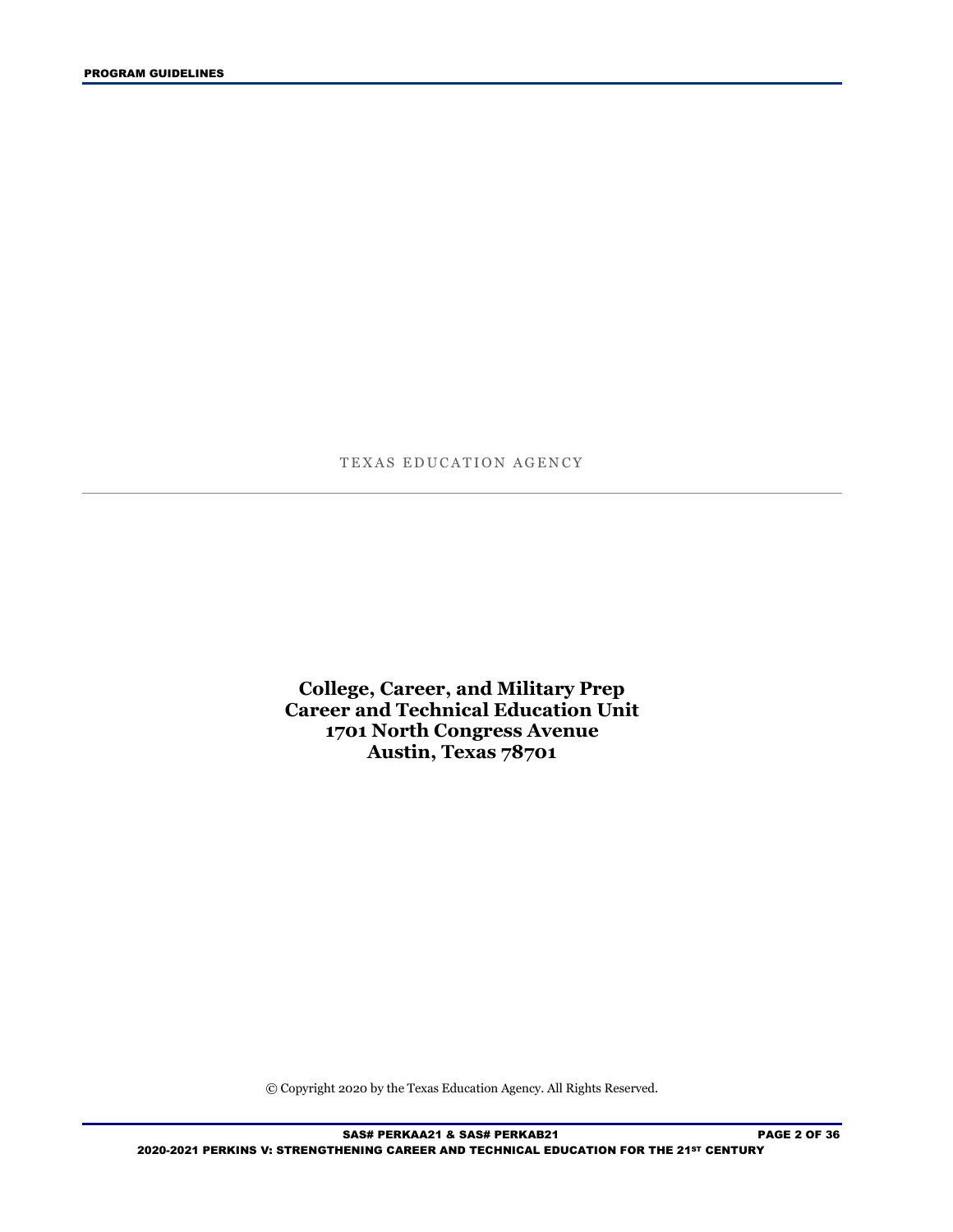## **Contents**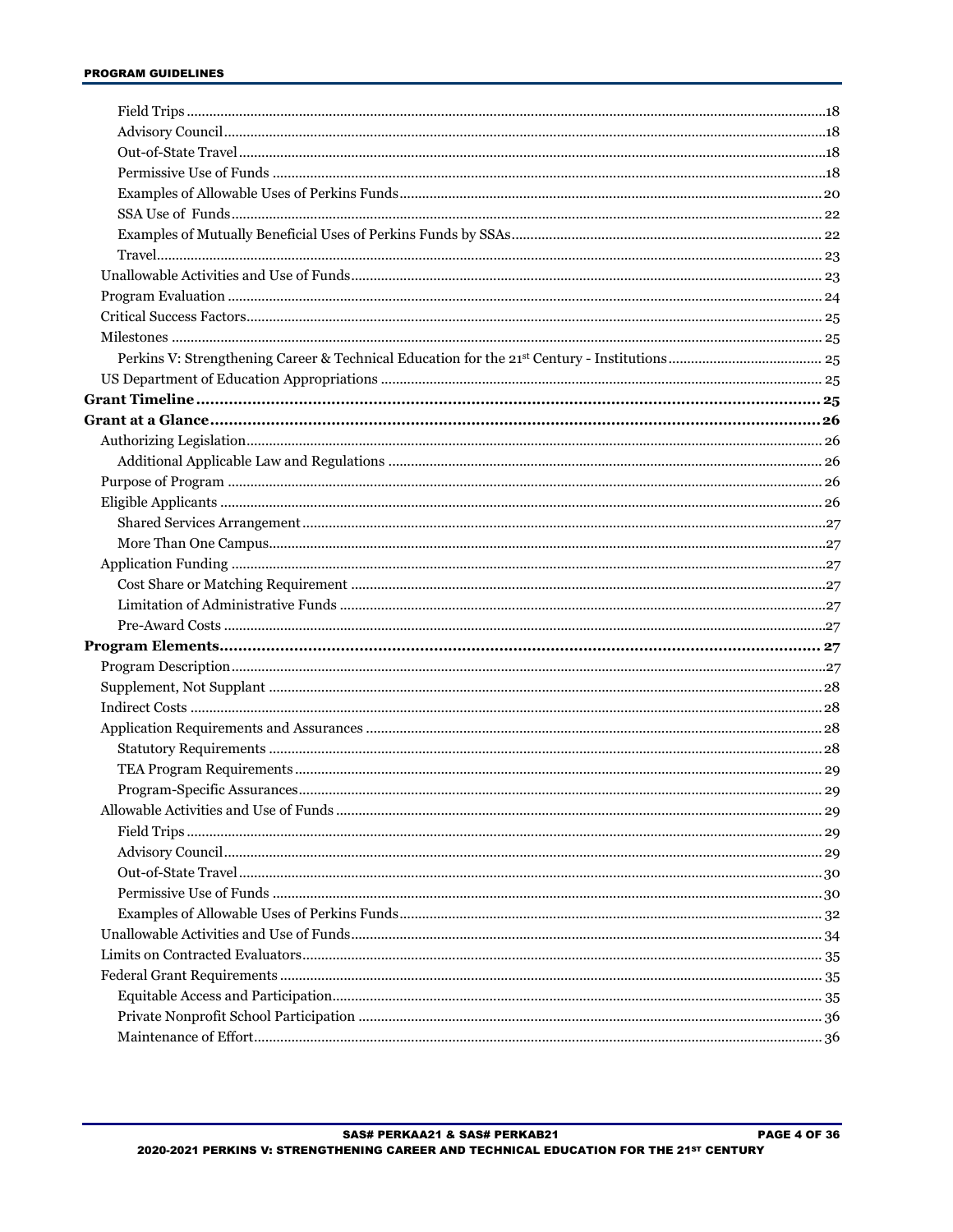$\overline{a}$ 

## <span id="page-4-0"></span>**Introduction to the Program Guidelines**

TEA, as the pass-through entity<sup>1</sup>, is the grantee<sup>[2](#page-4-3)</sup> from the U.S. Department of Education (USDE) and TEA awards subgrants to non-federal entities<sup>[3](#page-4-4)</sup> such as local educational agencies (LEAs), including school districts, charter schools, and education service centers, and to a lesser degree institutions of higher education (IHEs), and nonprofit organizations (NPOs) who are the agency's subgrantees[4](#page-4-5). These guidelines apply to all subgrantees of TEA, regardless of whether referenced herein as subgrantee or grantee. For purposes of this document, TEA may use the terms grantee and subgrantee synonymously for its subrecipients.

This part of the request for application (RFA), Program Guidelines, is to be used in conjunction with the [General and Fiscal Guidelines](http://tea.texas.gov/WorkArea/linkit.aspx?LinkIdentifier=id&ItemID=25769819073) and the schedule instructions. The Standard Application System (SAS) consists of all schedules (i.e., forms) to be completed in order for the applicant to be eligible for funding. The application to which these instructions refer must be submitted electronically through the eGrants system.

For applicants selected for funding, all guidelines and instructions will be incorporated by reference into the Notice of Grant Award (NOGA).

### <span id="page-4-1"></span>**Requirement for User Name and Password**

To access eGrants and apply for this grant, you must have access to the TEA Login (TEAL). Follow these steps to apply for a user name and password on TEAL:

- 1. Visit the [TEA Login \(TEAL\)](https://pryor.tea.state.tx.us/) page of the TEA website. Select [Request New User Account](https://pryor.tea.state.tx.us/TSP/TEASecurePortal/jsp/manage_profile.jsp) to begin the process of applying for a TEAL account online.
- 2. Once you have been assigned a TEA Login (TEAL) account, log into TEAL and under Self-Service select My Application Accounts.

<span id="page-4-4"></span> $3$  Non-federal entity is defined as a state, local government, Indian tribe, institution of higher education, or nonprofit organization that carries out a federal award as a recipient or subrecipient. (2 CFR 200.69)

<span id="page-4-5"></span>4 Subgrantee is defined by TEA to be the same as a subrecipient which is defined as a non-federal entity that receives a subaward from a pass-through entity to carry out part of a federal program; but does not include an individual that is a beneficiary of such program. (2 CFR 200.93) Subgrantee is defined in 34 CFR 77 as the legal entity to which a subgrant is awarded and that is accountable to the grantee for the use of the funds provided.

<span id="page-4-2"></span><sup>&</sup>lt;sup>1</sup> Pass-through entity is defined as a non-Federal entity that provides a subaward to a subrecipient to carry out part of a federal program. (2 CFR 200.74)

<span id="page-4-3"></span> $2$  Grantee is defined as the legal entity to which a grant is awarded and that is accountable to the federal government for the use of the funds provided. The term "grantee" does not include any secondary recipients, such as subgrantees and contractors that may receive funds from a grantee. (34 CFR 77)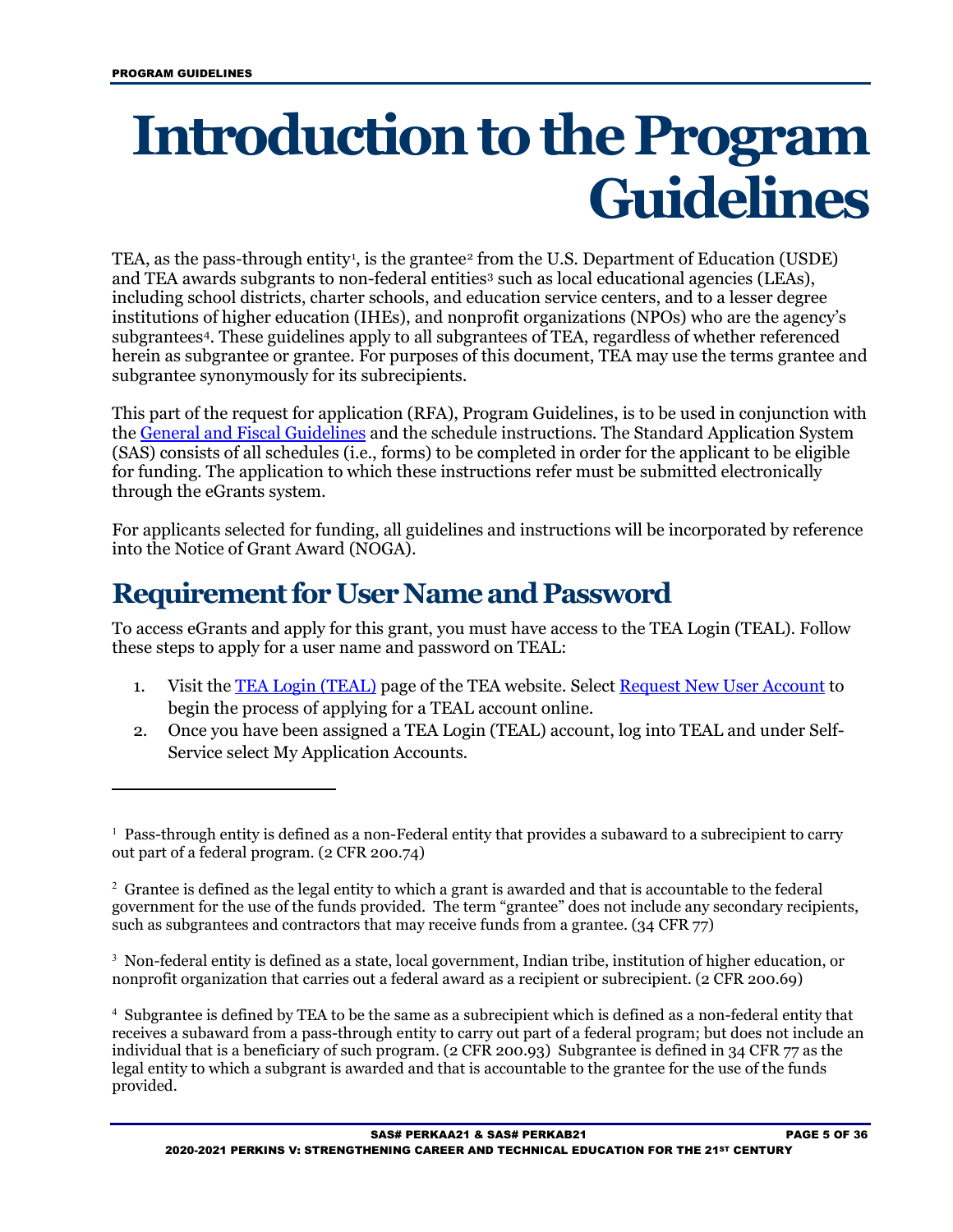3. The My Accounts tab will open. Select Request New Account and find eGrants in the list and follow the instructions to submit your request.

## <span id="page-5-0"></span>**Application Submission through eGrants**

Submit the application for this grant program electronically through the TEA eGrants system. Refer to th[e General and Fiscal Guidelines](http://tea.texas.gov/WorkArea/linkit.aspx?LinkIdentifier=id&ItemID=25769819073) for more specific information about accessing eGrants and obtaining the required TEAL user ID and password.

Applications must be submitted as follows:

- Those submitted by public LEAs must be signed electronically by the superintendent of the school district or a designee.
- Applications submitted by regional Education Service Centers (ESCs) must be signed electronically by the executive director or a designee.
- Applications submitted by open-enrollment charter schools must be signed electronically by the chief operating officer of the school.
- Campuses and campus charter schools must apply through their public-school district, and the application must be signed electronically by the superintendent or designee.

## <span id="page-5-1"></span>**Reference to the General and Fiscal Guidelines**

The Program Guidelines provide information specifically relevant to this grant program. The [General and Fiscal Guidelines](http://tea.texas.gov/WorkArea/linkit.aspx?LinkIdentifier=id&ItemID=25769819073) provide information relevant to all TEA grant programs. Throughout the Program Guidelines, cross-references are given to applicable sections of th[e General and Fiscal](http://tea.texas.gov/WorkArea/linkit.aspx?LinkIdentifier=id&ItemID=25769819073)  [Guidelines.](http://tea.texas.gov/WorkArea/linkit.aspx?LinkIdentifier=id&ItemID=25769819073) **It is critical that you review all referenced sections of the [General and Fiscal](http://tea.texas.gov/WorkArea/linkit.aspx?LinkIdentifier=id&ItemID=25769819073)  [Guidelines](http://tea.texas.gov/WorkArea/linkit.aspx?LinkIdentifier=id&ItemID=25769819073) when preparing your application.**

## <span id="page-5-2"></span>**Federal Grant Requirements**

#### <span id="page-5-3"></span>**Equitable Access and Participation**

See th[e General and Fiscal Guidelines,](http://tea.texas.gov/WorkArea/linkit.aspx?LinkIdentifier=id&ItemID=25769819073) Equitable Access and Participation.

This requirement does apply to this federally funded grant program.

#### <span id="page-5-4"></span>**Nontraditional Programs**

The district/SSA should provide CTE programs and instruction for students enrolled in CTE courses that are nontraditional for their gender. Every effort is to be made to eliminate sex bias and stereotyping in curriculum, instruction, and services. Materials and practices (instructional and counseling) should be reviewed for gender equity. If materials or practices are determined to be biased toward either gender, the district/SSA should establish and implement a plan that will eliminate stereotypical practices and gender bias.

#### <span id="page-5-5"></span>**Private NonprofitSchool Participation**

See th[e General and Fiscal Guidelines,](http://tea.texas.gov/WorkArea/linkit.aspx?LinkIdentifier=id&ItemID=25769819073) Private Nonprofit School Participation.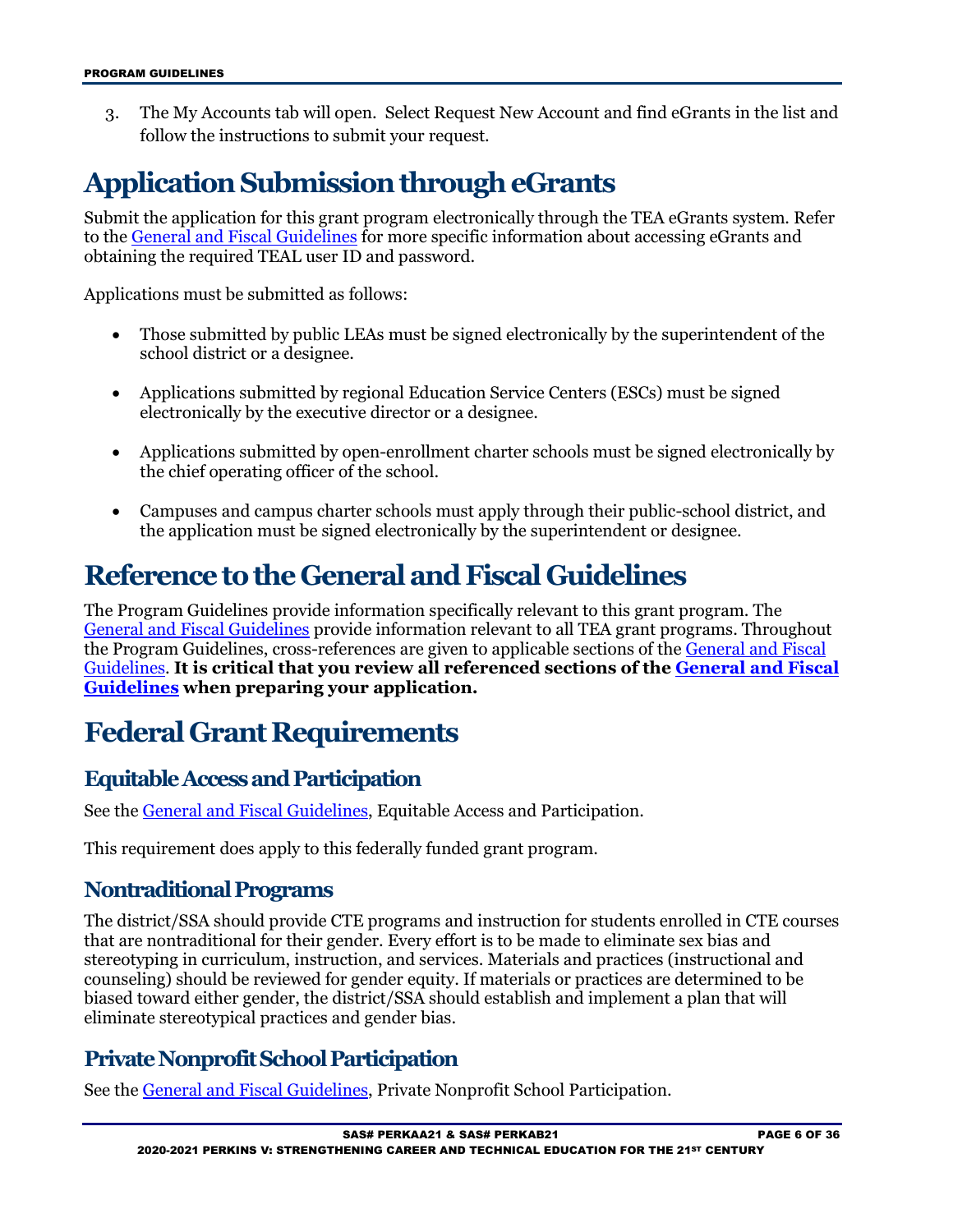#### PROGRAM GUIDELINES

This requirement does apply to this federally funded grant program. Upon written request from a nonprofit private school that offers career and technical secondary education programs and that is located in the region served by the applicant, the applicant must request the Private Nonprofit School Participation schedule from the Grants Administration Division to be submitted as an attachment in an amendment to the application.

#### **Personnel**

An eligible agency or eligible recipient that uses funds under this Act for in-service and preservice CTE professional development programs for CTE teachers, administrators, and other personnel shall, to the extent practicable, upon written request, permit the participation in such programs of CTE secondary school teachers, administrators, and other personnel in non-profit private schools offering career and technical secondary education programs located in the geographical area served by such eligible agency or eligible recipient.

#### **Student Participation**

- 1. **Student Participation:** Except as prohibited by State or local law, an eligible recipient may, upon written request, use funds made available under this Act to provide for the meaningful participation, in CTE programs and activities receiving funding under this Act, of secondary school students attending nonprofit private schools who reside in the geographical area served by the eligible recipient.
- 2. **Consultation:** An eligible recipient shall consult, upon written request, in a timely and meaningful manner with representatives of nonprofit private schools in the geographical area served by the eligible recipient described in paragraph (1) regarding the meaningful participation, in CTE programs and activities receiving funding under this Act, of secondary school students attending nonprofit private schools.

#### <span id="page-6-0"></span>**Maintenance of Effort**

See th[e General and Fiscal Guidelines,](http://tea.texas.gov/WorkArea/linkit.aspx?LinkIdentifier=id&ItemID=25769819073) Maintenance of Effort.

<span id="page-6-1"></span>This requirement does not apply to this federally funded grant programs.

## **Application Elements**

This section describes the requirements and attachments that must be addressed in and included with the application.

## <span id="page-6-2"></span>**Required Attachments**

See the following sections of th[e General and Fiscal Guidelines:](http://tea.texas.gov/WorkArea/linkit.aspx?LinkIdentifier=id&ItemID=25769819073)

- Fiscal-Related Documentation Required to Be on File
- Required Fiscal-Related Attachments
- Required Program-Related Attachments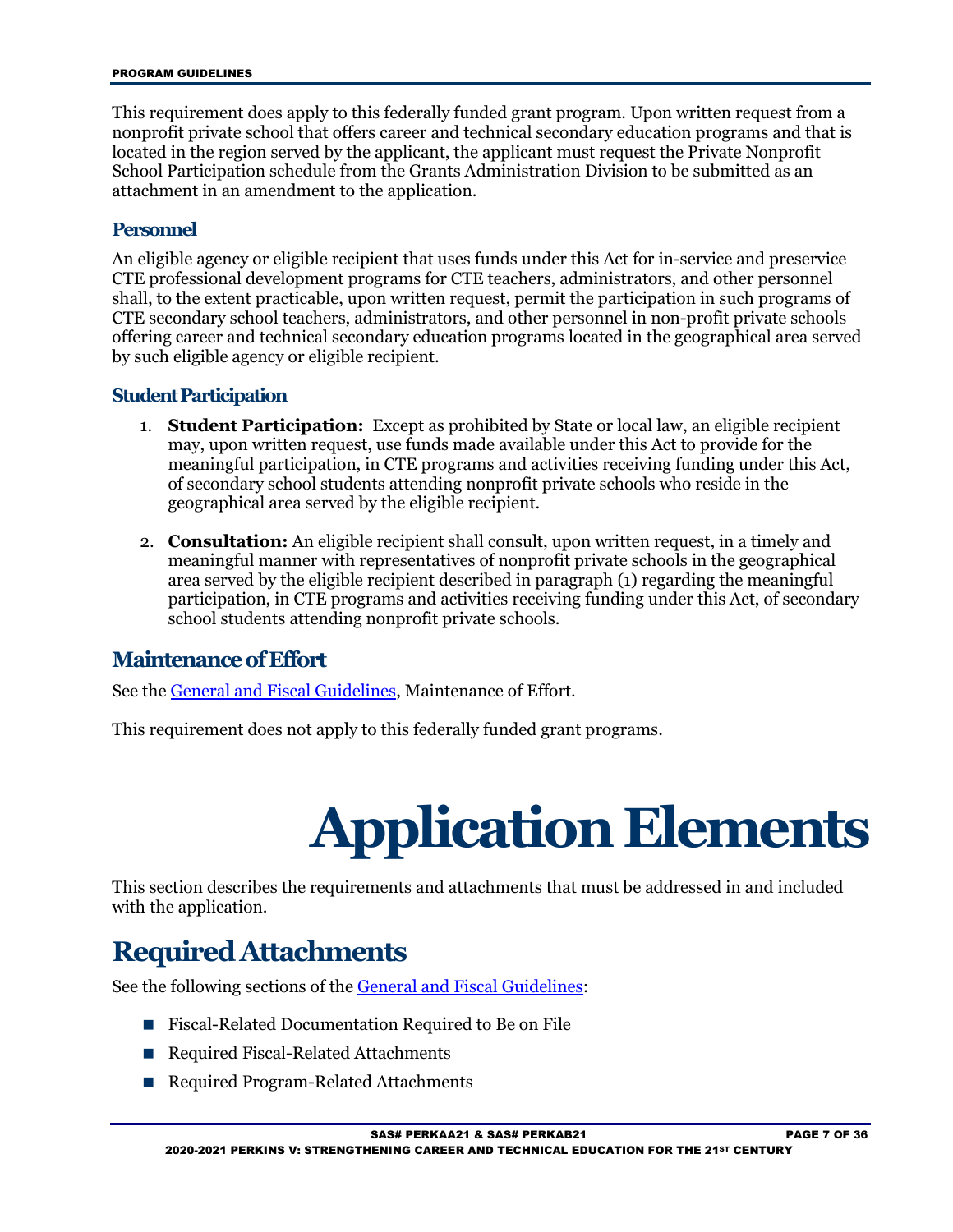This section describes the two types of attachments that may be required to be submitted with the application: fiscal-related attachments and program-related attachments.

#### <span id="page-7-0"></span>**Required Fiscal-Related Attachments**

See th[e General and Fiscal Guidelines,](http://tea.texas.gov/WorkArea/linkit.aspx?LinkIdentifier=id&ItemID=25769819073) Required Fiscal-Related Attachments, for a general description of fiscal-related documents that can be required as attachments to the application.

No fiscal-related attachments are required for grant programs.

#### <span id="page-7-1"></span>**Required Program-Related Attachments**

No program-related attachments are required for grant programs.

#### <span id="page-7-2"></span>**Adding Attachments**

The instructions in the following sections describe how to attach files to an eGrants application.

#### **General Instructions**

The size of each attachment cannot exceed 10MB. If you have a larger file, use a different scanning setting or zip the file to make it take up less space.

The only supported browser is Internet Explorer. If you are using another browser, please change to Internet Explorer before attaching files.

Documents only need to be attached once. Do not attach duplicate documents with each amendment. Only attach more than once if the attachment is being revised.

#### **Naming Attachments**

Name the files you are going to attach with no spaces (for example, 501C3letter.doc or 5013C\_letter.doc). Use a meaningful name that identifies the specific document.

Make sure that each attachment has a file extension (.pdf, .doc, .rtf, .xls, .bmp, .zip, .txt).

Note that attachments with very long names may not be able to be uploaded. If you have difficulty, try renaming the file and starting over.

#### **Scanning Documents**

If a document must be scanned to create an electronic copy, use the following hints to ensure that the document size is as small as possible:

- Use an OCR or DPI setting of 200 DPI.
- Try to avoid creating .jpg files. If possible, create PDF documents with the scanner.

#### **Zipping Files**

If your files are too large, add them to a zip file to save space [\(download a free version of WinZip](http://www.winzip.com/downwz.htm)  [and find instructions on creating zip files\)](http://www.winzip.com/downwz.htm).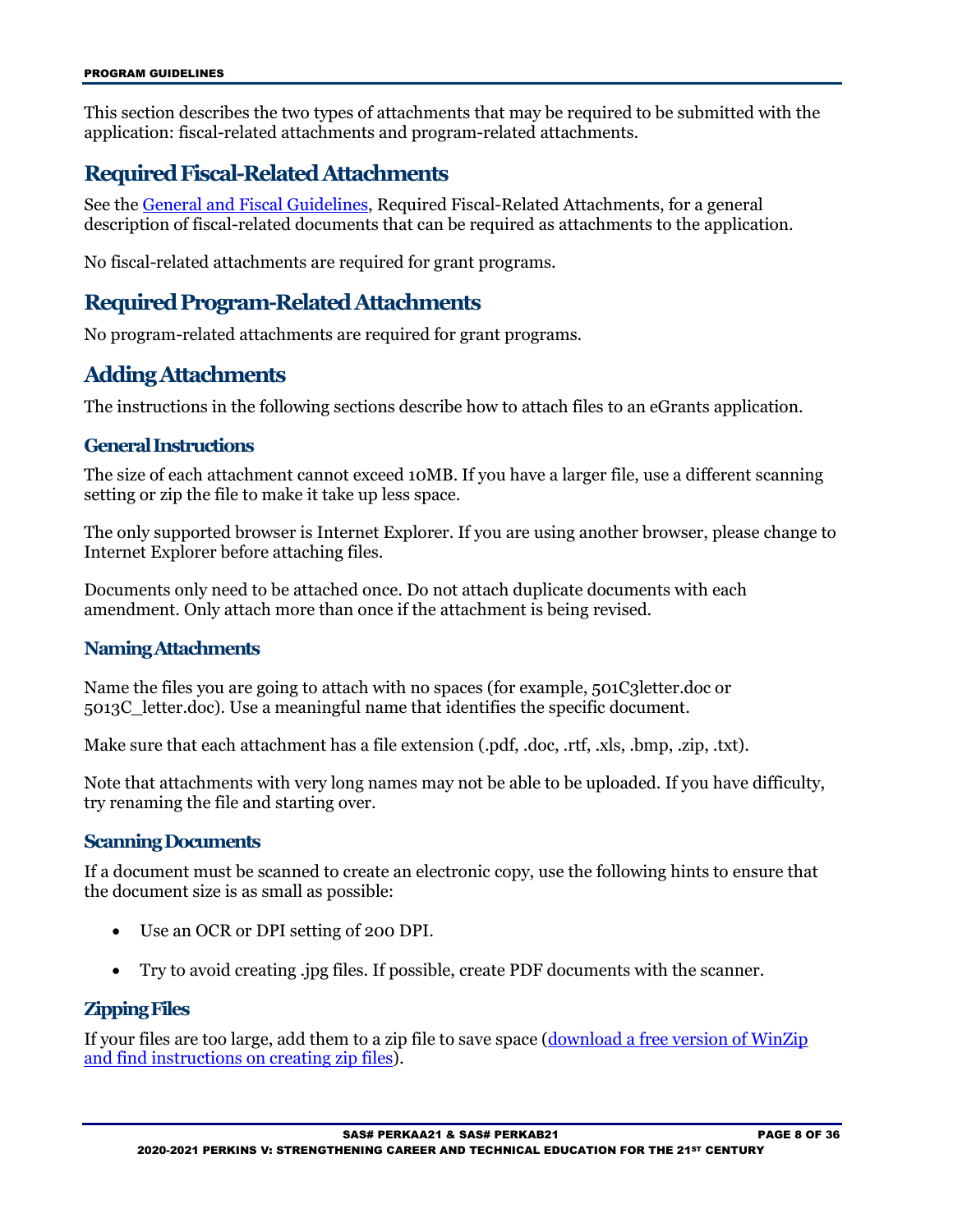#### **Attaching Files to an eGrants Application**

- 1. Ensure that the security level for your internet browser is set to Medium (Tools > Internet Options, Security tab).
- 2. On the Grant Summary Table of Contents, select the Attach File icon.
- 3. Consult the instructions for naming files, outlined under Technical Instructions on the Attach File Page.
- 4. Ensure that the document is saved on your computer according to the naming instructions.
- 5. Enter the Document Title of the attachment.
- 6. Select the Browse button. A standard Windows browser appears. Find the file.
- 7. Select Attach.
- 8. Select Refresh to see the name of the document in the Documents Submitted in This Version pane. If the attachment does not appear, you may have to rename your document with a shorter name and start over.
- <span id="page-8-0"></span>9. Repeat this process to attach all your documents.

## **Applicant Assistance**

The following types of assistance are available to applicants for this grant program.

## <span id="page-8-1"></span>**Contacts for Clarifying Information**

See th[e General and Fiscal Guidelines,](http://tea.texas.gov/WorkArea/linkit.aspx?LinkIdentifier=id&ItemID=25769819073) TEA Contacts.

The following TEA staff members should be contacted with questions about the RFA, the grant program, or for assistance with the applicants' conference:

#### <span id="page-8-2"></span>**Program Contact**

Ryan Merritt, CTE Director College, Career, and Military Preparation ryan.merritt@tea.texas.gov Phone: (512) 963-6358

#### <span id="page-8-3"></span>**Funding Contact**

Lisa Gonzales, Grant Manager Grants Administration Division lisa.gonzales@tea.texas.gov Phone: (512) 463-9491 Fax: (512) 463-9811

## <span id="page-8-4"></span>**Errata Notices**

See th[e General and Fiscal Guidelines,](http://tea.texas.gov/WorkArea/linkit.aspx?LinkIdentifier=id&ItemID=25769819073) Errata Notices.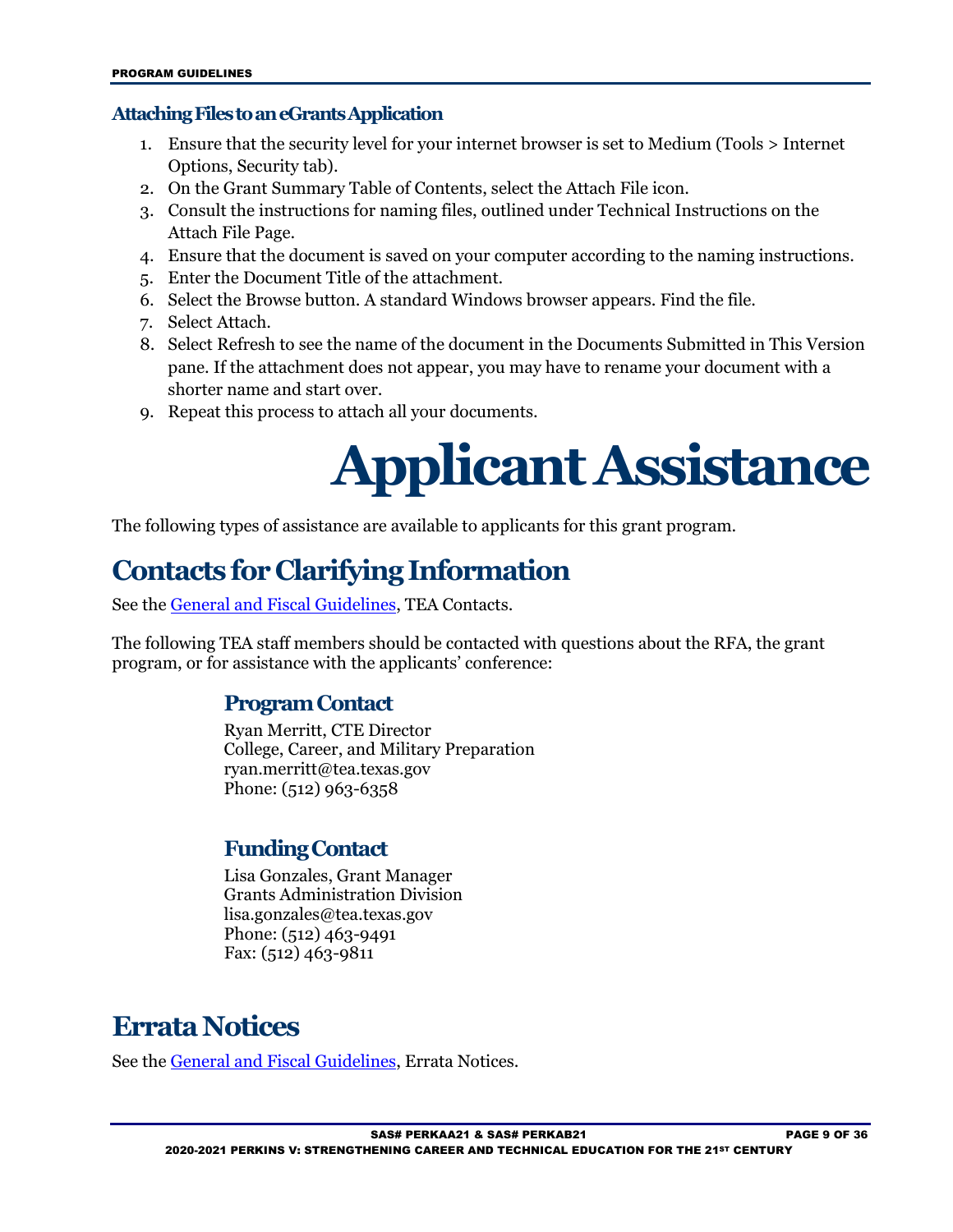## <span id="page-9-0"></span>**Email Bulletins**

See th[e General and Fiscal Guidelines,](http://tea.texas.gov/WorkArea/linkit.aspx?LinkIdentifier=id&ItemID=25769819073) Email Bulletins.

## <span id="page-9-1"></span>Perkins V: Strengthening Career and Technical Education for the 21st Century

## <span id="page-9-2"></span>**US Department of Education Appropriations**

The following is provided in compliance with the US Department of Education Appropriations Act:

| Category                                          | <b>Amount</b> |
|---------------------------------------------------|---------------|
| Total funds available for this project            | \$57,463,072  |
| Percentage to be financed with federal funds      | 100%          |
| Amount of federal funds                           | \$57,463,072  |
| Percentage to be financed from nonfederal sources | 0%            |
| Amount of nonfederal funds                        | SС            |

## **Grant Timeline**

<span id="page-9-4"></span><span id="page-9-3"></span>For all dates related to the grant, including reporting dates, see the **TEA Grant Opportunities** page. If a report due date falls on a weekend or holiday, the report will be due the following business day. All dates except the grant ending date may vary slightly as conditions require.

## **Grant at a Glance**

This section provides fundamental information pertinent to the grant program.

## <span id="page-9-5"></span>**Authorizing Legislation**

This grant program is authorized by Carl D. Perkins Strengthening Career and Technical Education for the 21st Century Act of 2018 (Perkins V) , P.L. 115-224.

#### <span id="page-9-6"></span>**Additional Applicable Law and Regulations**

In addition to regulations cited in CS7000—Provisions, Assurances and Certifications, the following regulations are applicable:

34 Code of Federal Regulations (CFR) 300 and Public Law (P.L.) 108–446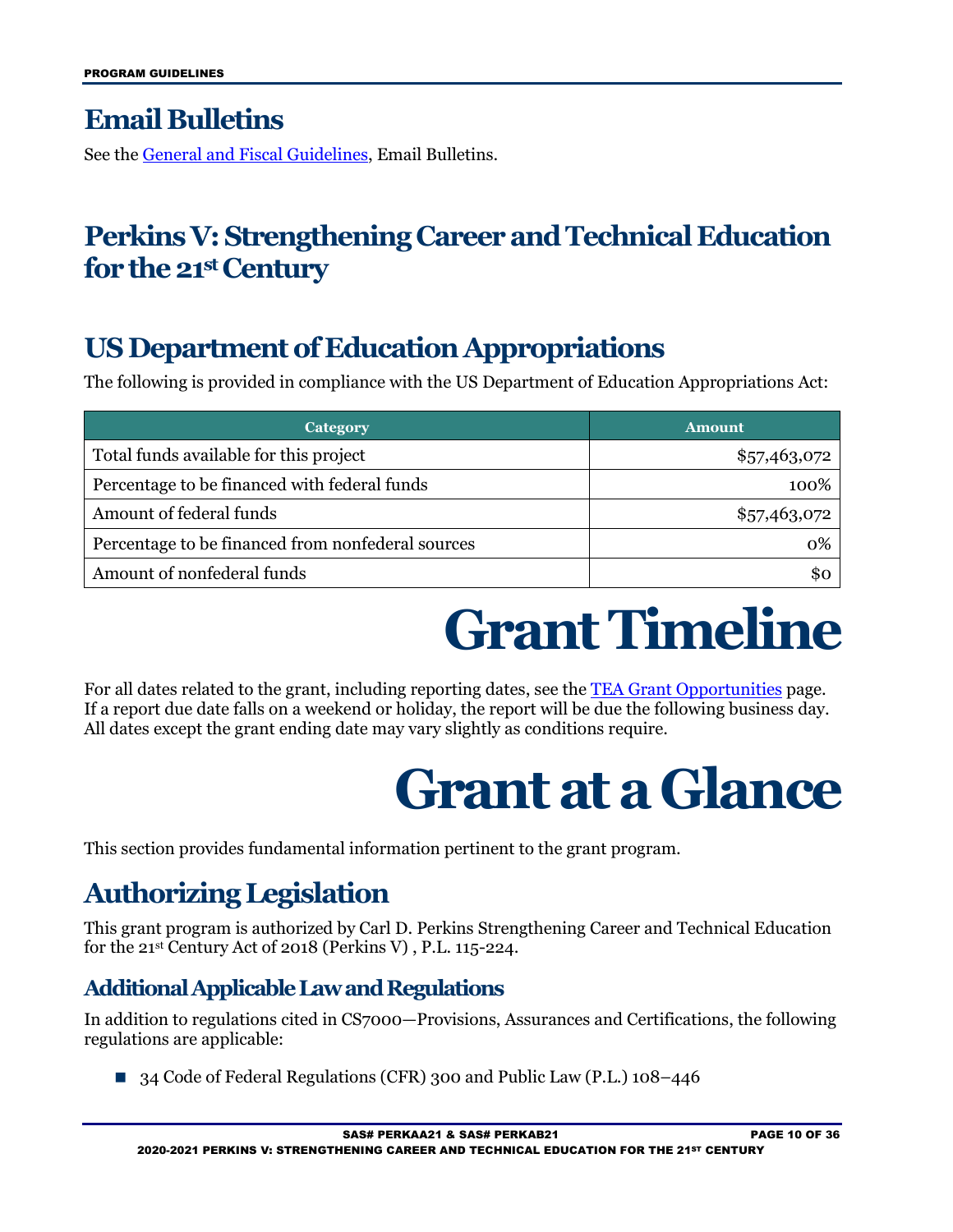- Texas Education Code (TEC) Chapter 28, Subchapter A; Chapter 29, Subchapter F; Chapter 42, Subchapter C
- Section 42.154 Part II, Title 19, Texas Administrative Code (TAC)
- Code of Federal Regulations (CFR):
	- 34 CFR, Part 76 General Requirements\*
	- 2 CFR, Part 200 Uniform Administrative Requirements, Cost Principles, and Audit Requirements for Federal Awards\*
	- 34 CFR, Part 400 Vocational and Applied Technology Education Programs-General Provisions\*
	- 34 CFR, Part 403 State Vocational and Applied Technology Education Program\*

\*(where not superseded by the requirements of P.L.115-224)

### <span id="page-10-0"></span>**Purpose of Program**

The purpose of the career and technical education (CTE) program is to develop more fully the academic knowledge, technical, and employability skills of secondary education students who enroll in CTE programs and programs of study, by:

(1) building on the efforts of States and localities to develop challenging academic and technical standards and to assist students in meeting such standards, including preparation for high skill, high wage, or in-demand occupations in current or emerging professions;

(2) promoting the development of services and activities that integrate rigorous and challenging academic and career and technical instruction, and that link secondary education and postsecondary education for participating career and technical education students;

(3) increasing State and local flexibility in providing services and activities designed to develop, implement, and improve career and technical education;

(4) conducting and disseminating national research and disseminating information on best practices that improve career and technical education programs and programs of study, services, and activities;

(5) providing technical assistance that--

(A) promotes leadership, initial preparation, and professional development at the State and local levels; and

(B) improves the quality of career and technical education teachers, faculty, administrators, and counselors;

(6) supporting partnerships among secondary schools, postsecondary institutions, baccalaureate degree granting institutions, area career and technical education schools, local workforce investment boards, business and industry, and intermediaries;

(7) providing individuals with opportunities throughout their lifetimes to develop, in conjunction with other education and training programs, the knowledge and skills needed to keep the United States competitive; and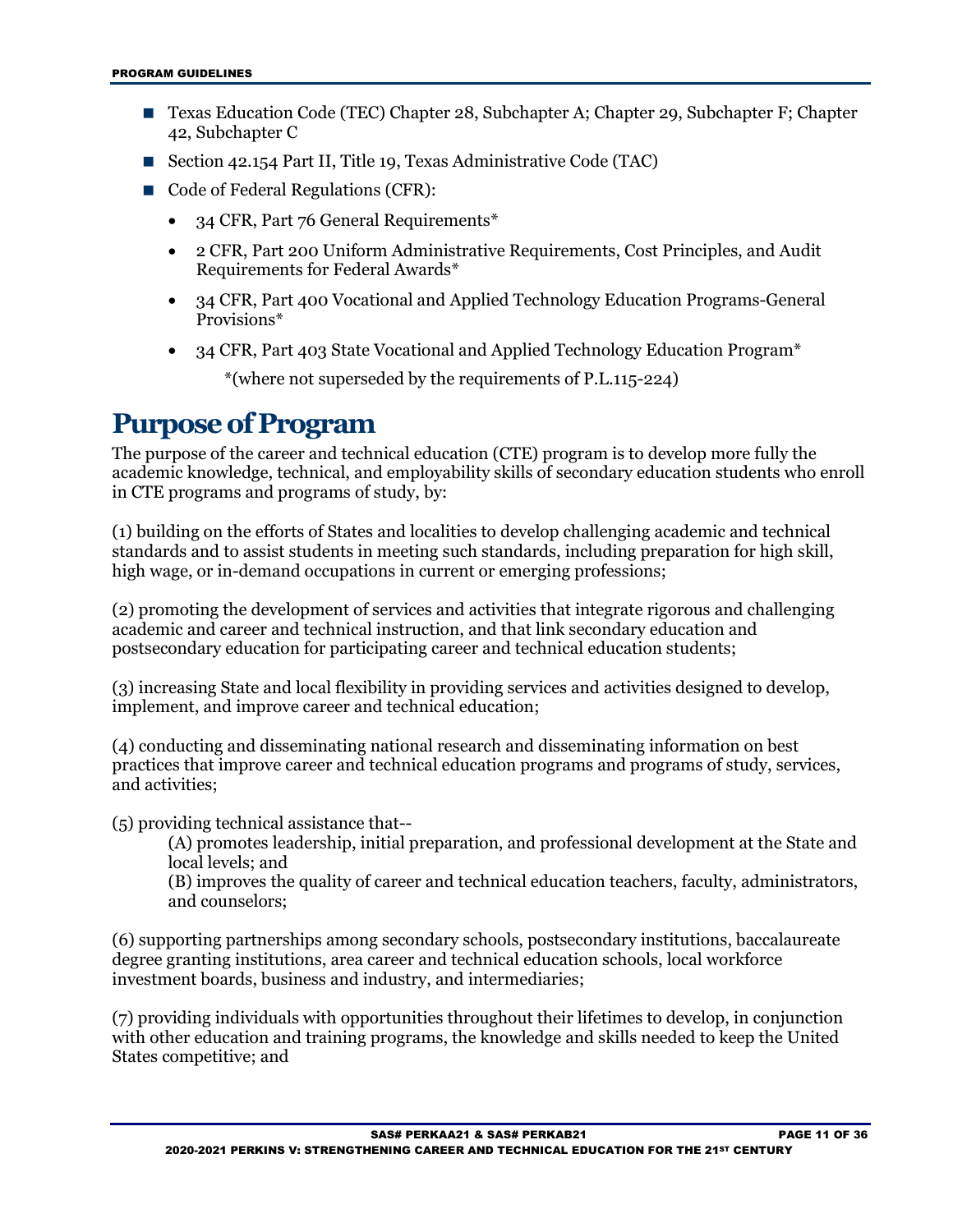(8) increasing the employment opportunities for populations who are chronically unemployed or underemployed, including individuals with disabilities, individuals from economically disadvantaged families, out-of-workforce individuals, youth who are in, or have aged out of, the foster care system, and homeless individuals.

## <span id="page-11-0"></span>**Eligible Applicants**

See the [General and Fiscal Guidelines,](http://tea.texas.gov/WorkArea/linkit.aspx?LinkIdentifier=id&ItemID=25769819073) Eligibility Requirements.

Local educational agencies (LEAs) including open-enrollment charter schools in Texas that provide Career and Technical Education (CTE) programs that meet the criteria of sufficient size, scope, and quality to be effective are eligible to apply for a 2020-2021 Perkins Grant.

Size is defined as providing sufficient opportunity for youth and adult learners to matriculate through concentrator and completer status at the secondary and postsecondary levels. This means that LEAs must offer a specific number of programs of study based upon their LEA's high school enrollment numbers. The table below demonstrates the minimum number of programs of study required:

| High School Enrollment Number of Programs of Study Offered |                     |  |  |
|------------------------------------------------------------|---------------------|--|--|
| Less than 500 students                                     | 1 program of study  |  |  |
| 501-1,000 students                                         | 2 programs of study |  |  |
| 1,001-2,000 students                                       | 3 programs of study |  |  |
| 2,001-5,000 students                                       | 4 programs of study |  |  |
| 5,001-10,000 students                                      | 5 programs of study |  |  |
| $10,001 +$ students                                        | 6 programs of study |  |  |

LEAs should provide the opportunity for students to complete a program of study within four years. Completion is defined as three or more courses for four or more credits with at least one level three or four course within a single program of study.

Scope is defined as including rigorous academic and technical standards, employability skills, and by providing students with opportunities to earn industry-recognized credentials, participate in work-based learning experiences, and connect secondary to postsecondary coursework.

Quality is defined as providing sufficient opportunity to meet or exceed performance targets under the Perkins V Act, providing support for special populations enrolled in CTE programs, providing procedures to continuously improve all aspects of programs, and including Career and Technical Student Organization participation.

Eligible applicants and other public educational entities may apply on behalf of and in coordination with an LEA. Each eligible applicant that receives a grant shall use such funds to develop new and improve existing CTE programs, with the full participation of individuals who are members of special populations.

Eligible applicants whose grant allotment is equal to or greater than \$15,000 must file an application to receive federal funds. An eligible applicant whose grant allotment is less than \$15,000 may still participate in the grant allotment by forming a shared services arrangement (SSA) with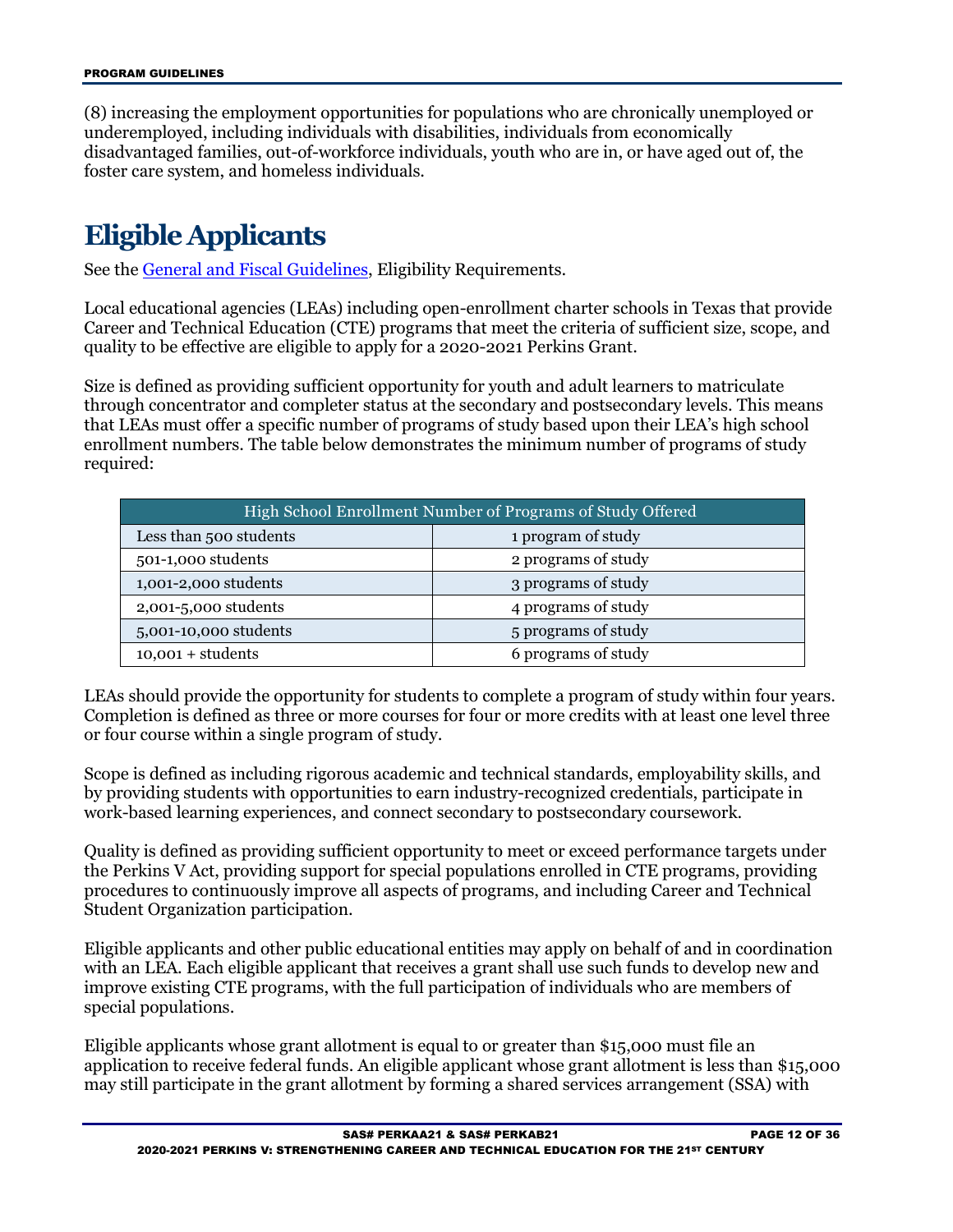other LEAs or a regional education service center to meet the minimum grant requirement of \$15,000. (See Shared Services Arrangements.) An eligible applicant may apply for a waiver as a rural, sparsely populated area or as a charter school that is not able to join an SSA. Evidence must be presented to justify the waiver request.

The following eligibility requirements also apply:

■ TEA reserves the right not to award a grant to an eligible applicant that is identified by TEA as a high-risk grantee.

#### <span id="page-12-0"></span>**Eligibility List**

Allocations for the 2020-2021 Perkins V: Strengthening Career & Technical Education for the 21st Century can be viewed at [Entitlements, Federal Fiscal Compliance and Reporting](https://tea.texas.gov/Finance_and_Grants/Grants/Applying_for_a_Grant/Entitlements,_Grants_Administration_Division/)

#### <span id="page-12-1"></span>**Shared Services Arrangement**

See the [General and Fiscal Guidelines,](http://tea.texas.gov/WorkArea/linkit.aspx?LinkIdentifier=id&ItemID=25769819073) Shared Services Arrangements.

Shared services arrangements (SSAs) are allowed.

An eligible applicant may choose to join or form an SSA with other local educational agencies (LEAs), an education service center, or a postsecondary institution. LEAs that join an SSA lose entitlement to their initial allocation; SSA funds must be used for purposes that are mutually beneficial to all members of the SSA. Each member of the SSA must conduct and submit a Comprehensive Local Needs Assessment.

Once an application is submitted, an SSA member may not withdraw from the SSA.

<span id="page-12-2"></span>See the SSA Use of Funds section for information on the proper use of SSA allocations.

## **Application Funding**

See the following sections of the [General and Fiscal Guidelines:](http://tea.texas.gov/WorkArea/linkit.aspx?LinkIdentifier=id&ItemID=25769819073)

- **Grant Funding**
- Fund Management
- Use of Funds

It is anticipated that approximately 1,000 grants will be awarded.

#### <span id="page-12-3"></span>**Cost Share or Matching Requirement**

See the [General and Fiscal Guidelines,](http://tea.texas.gov/WorkArea/linkit.aspx?LinkIdentifier=id&ItemID=25769819073) Cost Share/Match Requirement.

There is no cost share or matching requirement for this grant program.

#### <span id="page-12-4"></span>**Pre-Award Costs**

See th[e General and Fiscal Guidelines,](http://tea.texas.gov/WorkArea/linkit.aspx?LinkIdentifier=id&ItemID=25769819073) Pre-Award Costs.

Pre-award costs are not permitted for this grant.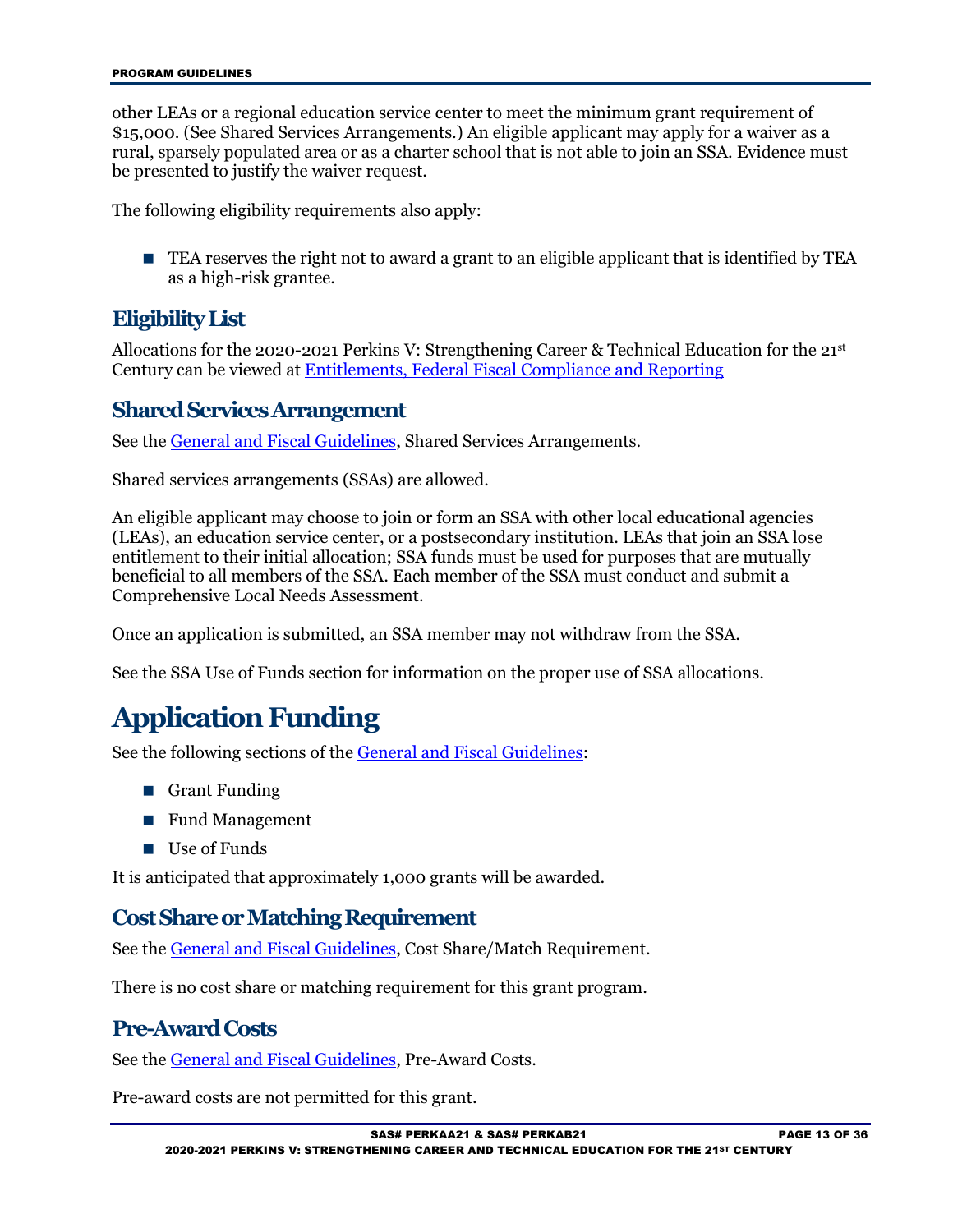#### <span id="page-13-0"></span>**Reallocation of Perkins: Strengthening Career andTechnical Education for the 21stCentury**

<span id="page-13-1"></span>LEAs or consortia (SSA's) with approved 2020–2021 Perkins applications will receive, if available, a reallocation of funding by December 2020. It will not be necessary for LEAs to amend their Perkins applications to receive reallocation funding.

## **Program Elements**

This section provides detailed information about the grant program.

### <span id="page-13-2"></span>**Program Description**

This grant provides formula allocations to CTE programs operated by LEAs.

The purpose of the program is to develop more fully the academic, technical, and employability skills of secondary education students who elect to enroll in CTE programs.

LEAs must demonstrate that they are fulfilling requirements for uses of funds with the Perkins grant award or a combination of the Perkins grant award and other funds. The six requirements for uses of funds may be found below in the Statutory Requirements section.

## <span id="page-13-3"></span>**Supplement, Not Supplant**

The supplement, not supplant provision does apply to this grant program.

For supplement, not supplant guidance see the *Supplement, Not Supplant Handbook* at [Administering](https://tea.texas.gov/Finance_and_Grants/Administering_a_Grant.aspx) a Grant under the Handbooks and Other Guidance section.

#### <span id="page-13-4"></span>**Limitation of Administrative Funds**

See th[e General and Fiscal Guidelines,](http://tea.texas.gov/WorkArea/linkit.aspx?LinkIdentifier=id&ItemID=25769819073) Administrative Costs.

Authorizing statute limits the amount of funds that may be budgeted to administer the program, including direct administrative costs and indirect costs, to no more than 5% of the total grant awarded for any fiscal year.

NOTE: Administrative funds include **both** direct administrative costs **and** allowable indirect costs.

## <span id="page-13-5"></span>**Application Requirements and Assurances**

This section describes the two types of requirements that applicants must address in the application (such as with a narrative description, an activity timeline, or a checklist) to be eligible to be considered for funding:

- Statutory requirements (requirements defined in the authorizing statute)
- TEA program requirements (requirements defined by TEA program staff)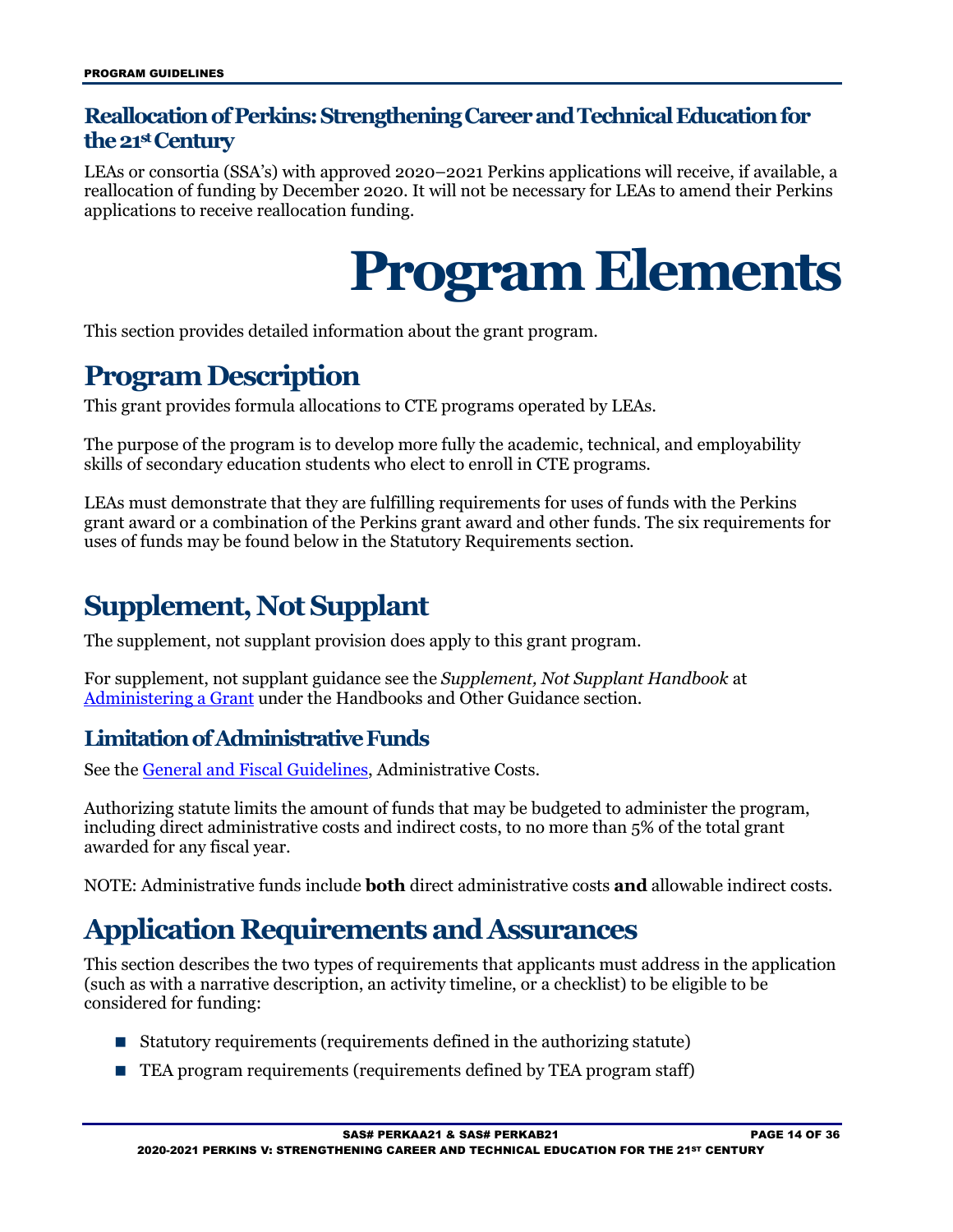#### <span id="page-14-0"></span>**Statutory Requirements**

See th[e General and Fiscal Guidelines,](http://tea.texas.gov/WorkArea/linkit.aspx?LinkIdentifier=id&ItemID=25769819073) Statutory Requirements.

Per Section 22.0834 of the Texas Education Code (TEC), any person offered employment by any entity that contracts with TEA or receives grant funds administered by TEA (i.e., a grantee or subgrantee) is subject to the fingerprinting requirement. TEA is prohibited from awarding grant funds to any entity, including nonprofit organizations, that fails to comply with this requirement. For details, refer to the [General and Fiscal Guidelines,](http://tea.texas.gov/WorkArea/linkit.aspx?LinkIdentifier=id&ItemID=25769819073) Fingerprinting Requirement.

The following requirements must be met in accordance with Perkins.

- 1. LEAs may apply for funding as single applicants if they are eligible for at least \$15,000 under this grant.
- 2. An LEA located in a rural, sparsely populated area may be eligible for a waiver of the requirement for a \$15,000 minimum allocation if its high school is located at least 30 highway miles from the nearest neighboring high school campus and for that reason it is unable to enter into an SSA to provide services under the grant. Charter schools may also be eligible for a waiver if they are unable to join an SSA. An LEA policy that prevents a charter school from joining an SSA is not sufficient grounds for a waiver.
- 3. The federal funds from this grant will be used by your organization to improve CTE programs, with the full participation of individuals who are members of special populations. Students who are members of special populations shall have access to CTE in the most integrated setting possible (for students with disabilities, the least restrictive environment).
- 4. Parents, students, academic and CTE teachers, faculty, administrators, career guidance and academic counselors, representatives of business and industry, labor organizations, representatives of special populations, and other interested individuals must be involved in the development, implementation, and evaluation of CTE programs, and such individuals and entities should be effectively informed about and assisted in understanding the requirements of this Act, including CTE programs of study.

#### **Local Uses of Funds**

Each eligible recipient that receives funds under this part shall use such funds to develop, coordinate, implement, or improve career and technical education programs to meet the needs identified in the comprehensive needs assessment described in section 134(c).

Funds made available to eligible recipients under this part shall be used to support career and technical education programs that are of sufficient size, scope, and quality to be effective and that—

- (1) provide career exploration and career development activities through an organized, systematic framework designed to aid students, including in the middle grades, before enrolling and while participating in a career and technical education program, in making informed plans and decisions about future education and career opportunities and programs of study.
- (2) provide professional development for teachers, faculty, school leaders, administrators, specialized instructional support personnel, career guidance and academic counselors, or paraprofessionals.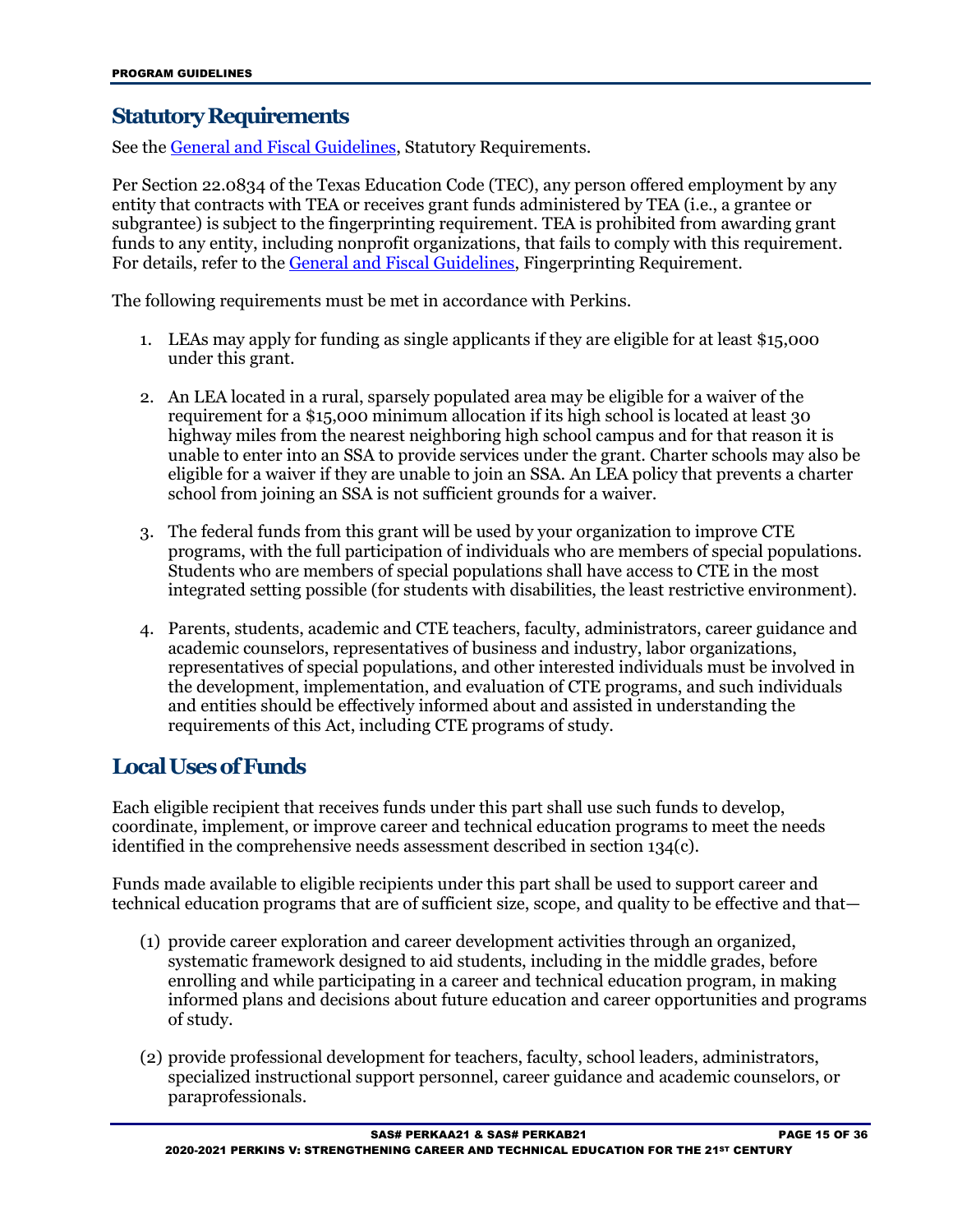- (3) provide within career and technical education the skills necessary to pursue careers in highskill, high-wage, or in-demand industry sectors or occupations.
- (4) support integration of academic skills into career and technical education programs and programs of study to support
- (5) plan and carry out elements that support the implementation of career and technical education programs and programs of study and that result in increasing student achievement of the local levels of performance established under section 113
- (6) develop and implement evaluations of the activities carried out with funds under this part, including evaluations necessary to complete the comprehensive needs assessment required under section 134(c) and the local report required under section 113(b)(4)(B).

The six requirements for eligible recipients of Perkins funding may be fulfilled entirely with Perkins funding or with a combination of Perkins and other funding sources. All six required uses of funds must be fulfilled for a district to receive Perkins funds.

#### <span id="page-15-0"></span>**Local Application Requirements**

Any eligible recipient must submit a local application to the eligible agency. Applicants must address the following elements in the application, as found in Section 134 (b) of the Perkins V Act:

- (1) a description of the results of the comprehensive needs assessment conducted under subsection(c).
- (2) information on the career and technical education course offerings and activities that the eligible recipient will provide with funds under this part, which shall include not less than 1 program of study approved by a State under section 124(b)(2).
- (3) a description of how the eligible recipient, in collaboration with local workforce development boards and other local workforce agencies, provide one-stop delivery systems described in section  $121(e)(2)$  of the Workforce Innovation and Opportunity Act (29 U.S.C.  $3151(e)(2)$ ).
- (4) a description of how the eligible recipient will improve the academic and technical skills of students participating in career and technical education programs by strengthening the academic and career and technical education components of such programs through the integration of coherent and rigorous content aligned with challenging academic standards and relevant career and technical education programs to ensure learning in the subjects that constitute a well-rounded education(as defined in section 8101 of the Elementary and Secondary Education Act of 1965).
- (5) a description of how the eligible recipient will—

(A) provide activities to prepare special populations for high-skill, high-wage, or in-demand industry sectors or occupations that will lead to self-sufficiency;

(B) prepare CTE participants for non-traditional fields;

(C) provide equal access for special populations to career and technical education courses, programs, and programs of study; and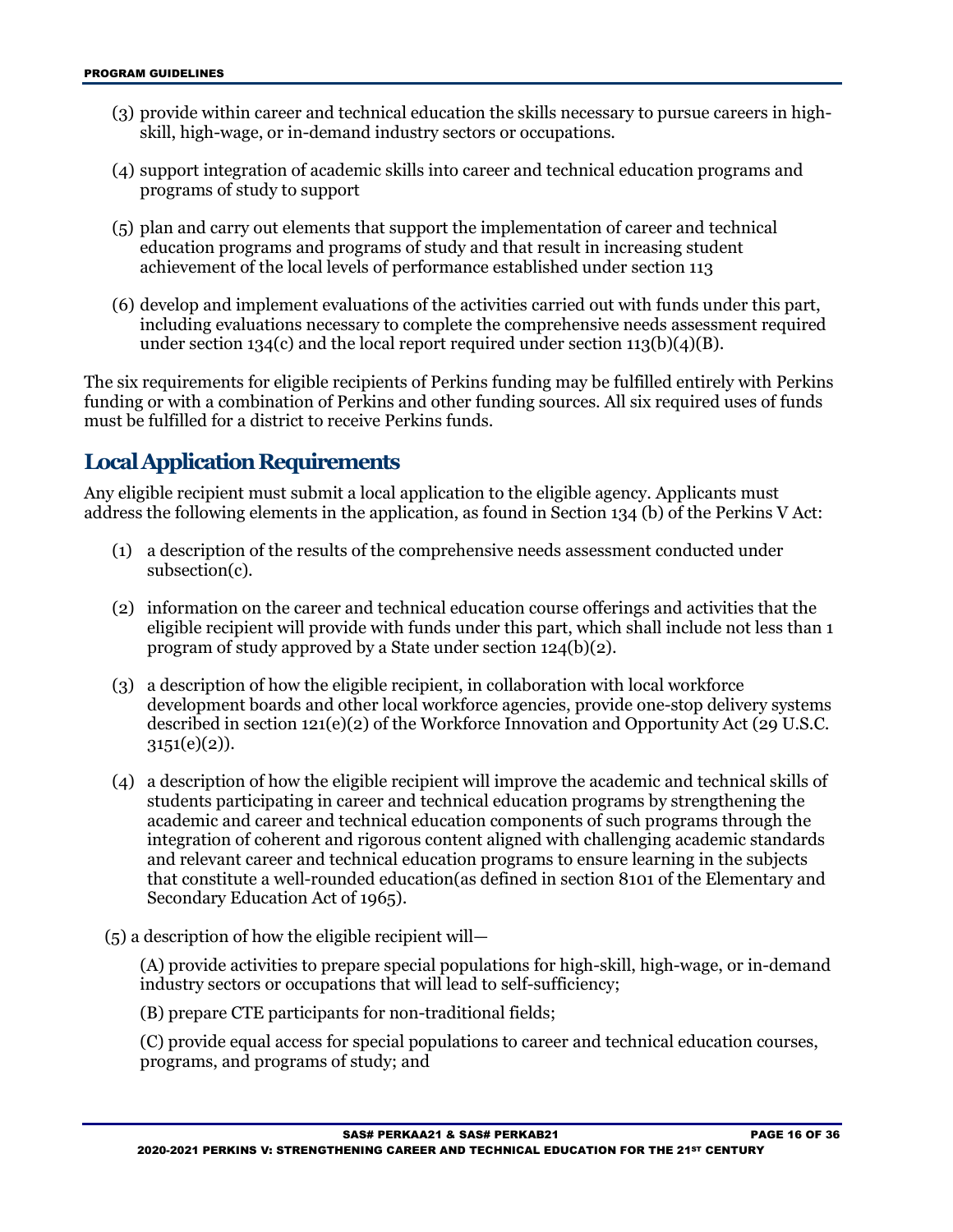(D) ensure that members of special populations will not be discriminated against on the basis of their status as members of special populations;

- (6) a description of the work-based learning opportunities that the eligible recipient will provide to students participating in career and technical education programs and how the recipient will work with representatives from employers to develop or expand work-based learning opportunities for career and technical education students.
- (7) a description of how the eligible recipient will provide students participating in career and technical education programs with the opportunity to gain postsecondary credit while still attending high school, such as through dual or concurrent enrollment programs or early college high school.
- (8) a description of how the eligible recipient will coordinate with the eligible agency and institutions of higher education to support the recruitment, preparation, retention, and training, including professional development, of teachers, faculty, administrators, and specialized instructional support personnel and paraprofessionals who meet applicable State certification and licensure requirements (including any requirements met through alternative routes to certification), including individuals from groups underrepresented in the teaching profession.
- (9) a description of how the eligible recipient will address disparities or gaps in performance as described in section  $113(b)(3)(C)(ii)(II)$  in each of the plan years, and if no meaningful progress has been achieved prior to the third program year, a description of the additional actions such recipient will take to eliminate those disparities or gaps.

#### <span id="page-16-0"></span>**Comprehensive Local Needs Assessment**

To be eligible to receive financial assistance under this part, an eligible recipient shall--

- (A) conduct a comprehensive local needs assessment related to career and technical education and include the results of the needs assessment in the local application submitted under subsection(a).
- (B) not less than once every 2 years, update such comprehensive local needs assessment.
- (C) The comprehensive local needs assessment is Special Collection 5600 and is available in eGrants.

#### <span id="page-16-1"></span>**Program-Specific Assurances**

See th[e General and Fiscal Guidelines,](http://tea.texas.gov/WorkArea/linkit.aspx?LinkIdentifier=id&ItemID=25769819073) Provisions and Assurances.

The program-specific assurances for this grant program are listed in the SAS. Refer to Schedule SC5003, Part 2—Guidelines, Provisions and Assurances, and Certifications.

## <span id="page-16-2"></span>**Allowable Activities and Use of Funds**

See the **Administering a Grant** page for general guidance on allowable activities and use of funds.

Allowable activities and use of funds for this grant may include but are not limited to the following: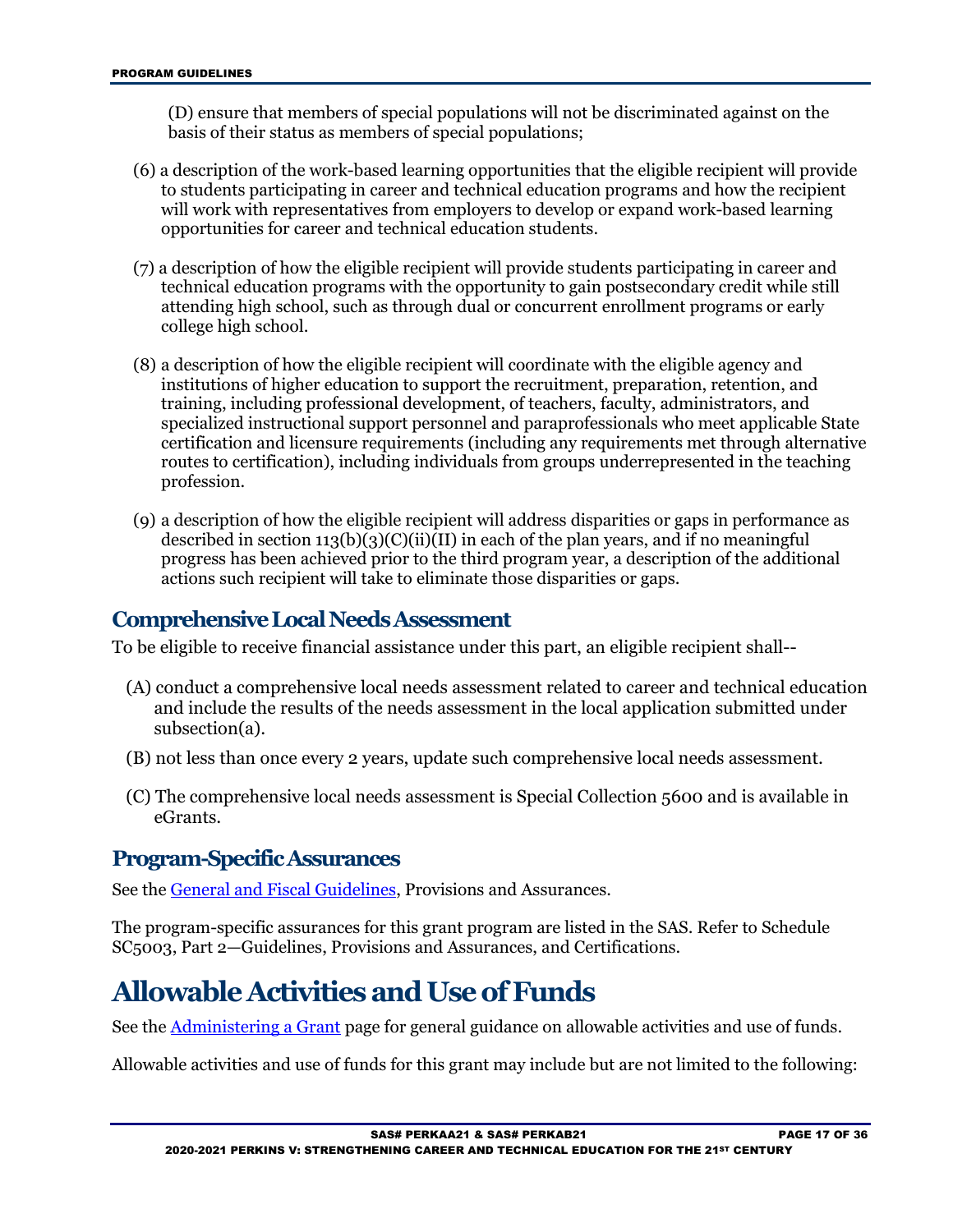#### <span id="page-17-0"></span>**Field Trips**

Field trips may be funded under the grant program. Only the following types of field trips are allowable:

 Field trips for educational purposes that address specific CTE Texas Essential Knowledge and Skills (TEKS), that are course and/or program related. Field trips must be open to all students participating in the CTE course or program.

Field Trips will require a written justification form. To access the Field Trips Justification form, refer to the [Administering a Grant page.](http://tea.texas.gov/Finance_and_Grants/Administering_a_Grant.aspx) Grantees must keep field trip documentation locally.

#### <span id="page-17-1"></span>**Advisory Council**

An advisory council may be funded under the grant program. Only the following types of advisory councils are allowable:

- The advisory council includes parents, representatives of business and industry (including small businesses), and to the extent possible, labor organizations, higher education representatives and faculty, administrators, representatives of special populations, CTE and academic teachers, students, and community partners; and
- The role of the advisory council is to participate in the design, implementation and evaluation of CTE programs by participating in the completion of the required comprehensive local needs assessment, including establishing effective programs and procedures to enable informed and effective participation in CTE programs.

#### <span id="page-17-2"></span>**Out-of-State Travel**

Out-of-state travel costs are allowable. Out-of-state travel costs should be minimal. Travel costs are allowable as long as the expenses for transportation, lodging, subsistence, and related items are only incurred by employees on official business of the grantee and follow the grantee's regular business operations and written travel policy.

Out-of-State Travel will require a written justification form. To access the Out-of-State Travel Justification form, refer to the [Administering a Grant page.](http://tea.texas.gov/Finance_and_Grants/Administering_a_Grant.aspx) Grantee must keep out-of-state travel documentation locally.

#### <span id="page-17-3"></span>**Permissive Use of Funds**

Perkins funds may be used to purchase industry-based certification assessments only if the certification will be reported to the state as a performance measure for 5S1 postsecondary credential attainment for Perkins accountability as required by section 113 of Perkins V, 20 U.S.C. § 2323(c) or the certification assessments included on the list of industry-based certifications used for public school accountability.

Funds made available to an eligible recipient under this title may be used -

- 1. To support the implementation and sustainability of statewide and approved regional programs of study.
- 2. To involve parents, businesses, and labor organizations as appropriate in the design, implementation, and evaluation of career and technical education programs by participating in the completion of the required comprehensive local needs assessment required under the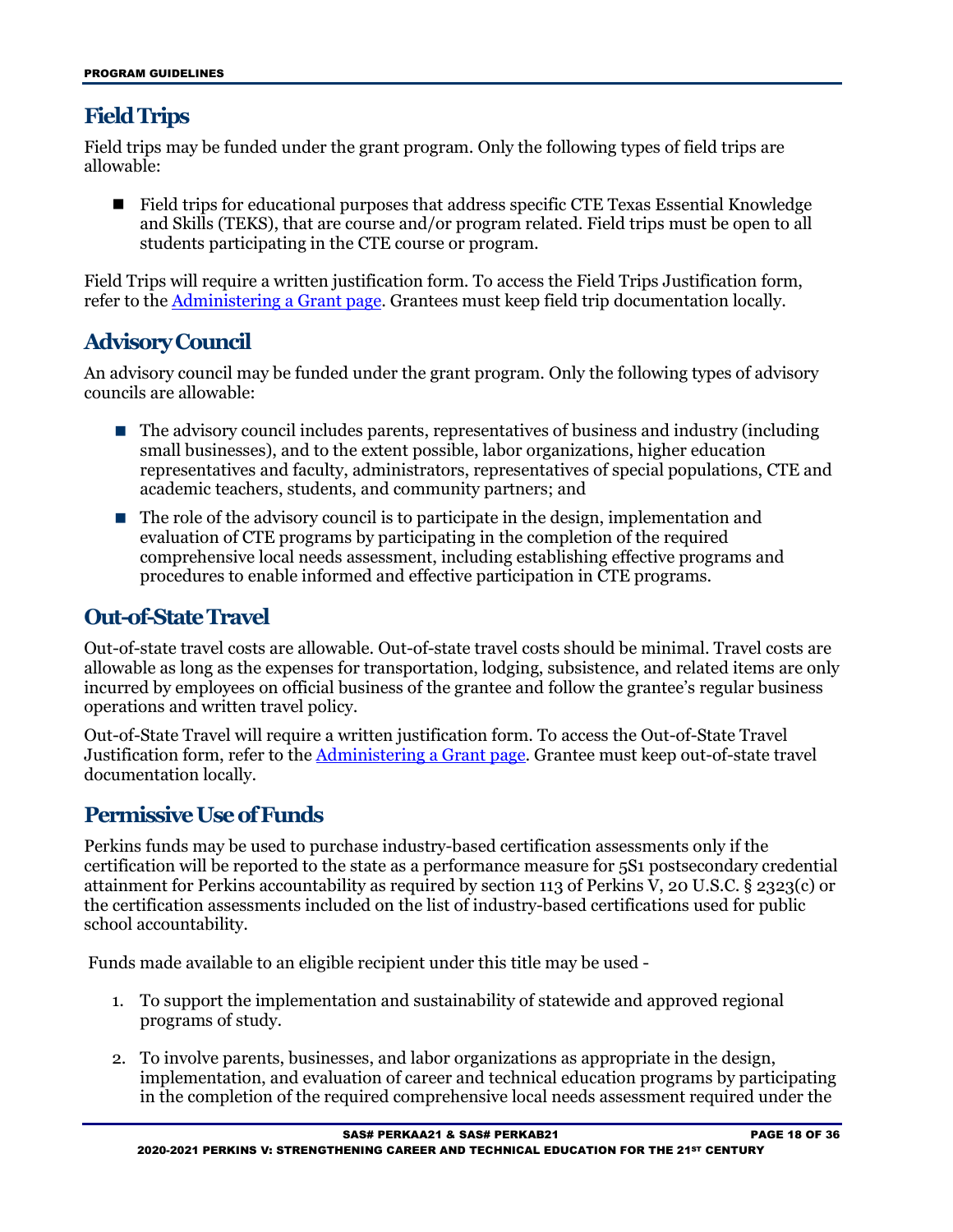Perkins V Act, including establishing effective programs and procedures to enable informed and effective participation in such programs.

- 3. To provide career guidance and academic counseling, which may include information described in section 118 of the Perkins V Act, for students participating in CTE programs, that improves graduation rates and provides information on postsecondary career option, including baccalaureate degree programs, for secondary students, which activities may include the use of graduation and career plans.
- 3. For local education and business (including small business) partnerships to provide:
	- a. Work-related experiences for students, such as internships, cooperative education, school-based enterprises, entrepreneurship, and job shadowing that are related to career and technical education programs.
	- b. Adjunct faculty arrangements for qualified industry professionals.
	- c. Industry experience for teachers and faculty.
- 4. To provide programs for special populations.
- 5. To promote and support career and technical student organizations (CTSOs).
- 6. For mentoring and support services.
- 7. For leasing, purchasing, upgrading, or adapting equipment, including instructional aids and publications (including support for library resources) designed to strengthen and support academic and technical skill achievement.
- 8. For teacher preparation programs that address the integration of academic and career and technical education and that assist individuals who are interested in becoming career and technical education teachers and faculty, including individuals with experience in business and industry.
- 9. To develop and expand postsecondary program offerings at times and in formats, that are accessible for students, including working students, including through the use of distance education.
- 10. To develop initiatives that facilitate the transition of CTE students into postsecondary education technical programs, including the following:
	- a. Articulation agreements between sub baccalaureate degree granting career and technical educational institutions and baccalaureate degree granting postsecondary institutions
	- b. Dual and concurrent enrollment programs
	- c. Academic and financial aid counseling for CTE students
	- d. Other initiatives as follows:
		- i. To encourage postsecondary education
		- ii. To overcome barriers to enrollment, including geographic and other barriers affecting rural students and special populations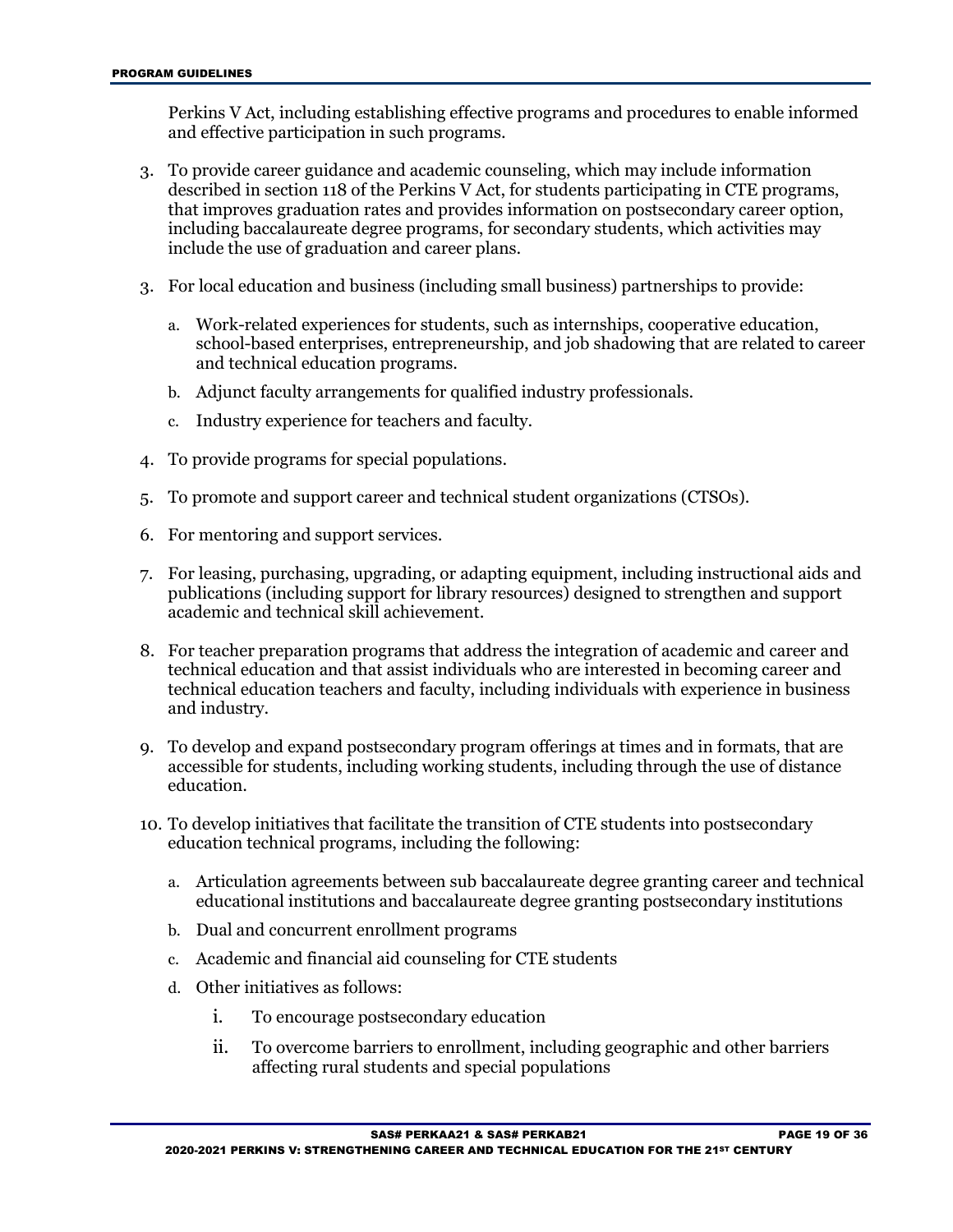- 12. For improving or developing new CTE courses, including new proposed CTE innovative courses and programs of study for consideration by TEA; courses that prepare individuals academically and technically for high-skill, high-wage, and high-demand occupations; and dual and concurrent enrollment opportunities by which CTE students at the secondary level could obtain postsecondary credit to count towards an associate or baccalaureate degree.
- 13. To develop and support small, personalized career-themed learning communities.
- 14. To provide CTE programs for adults and school dropouts to complete their secondary school education or upgrade their technical skills.
- 15. To provide assistance to individuals who have participated in CTE programs in continuing their education or training or finding an appropriate job, such as through referral.
- 16. To support training and activities (such as mentoring and outreach) in nontraditional fields.
- 17. To pool a portion of such funds with a portion of funds available to not less than one other eligible recipient for innovative initiatives, which may include the following:
	- a. Improving the initial preparation and professional development of CTE teachers, faculty, administrators, counselors, and support personnel; and
	- b. Establishing, enhancing, or supporting systems for the following:
		- i. Accountability data collection for Perkins;
		- ii. Reporting data required by Perkins;
	- c. Implement career and technical programs of study; and
- 18. To support other CTE activities that are consistent with the purpose of the Perkins V Act.

#### <span id="page-19-0"></span>**Examples of Allowable Uses of Perkins Funds**

- 1. Salary for additional counseling personnel to provide a comprehensive career guidance and counseling program where such a program has not been previously provided or to expand and improve the delivery of such a program
- 2. Acquisition of equipment, print, visual, audio, and technology-based college and career guidance resources for use in the delivery of career development guidance and counseling
- 3. Implementation of a college and career information center organized and administered by a certified counselor, including the acquisition of a college and career information system, college and career resource materials, and other college and career guidance and placement materials
- 4. Purchase of instructional materials, equipment, and resources for the delivery of instruction in career orientation programs
- 5. Appropriate supplementary services—including curriculum modification, equipment modification, supportive personnel, instructional aids and devices, childcare, and transportation—for students who are members of special populations
- 6. Career counseling and instructional activities designed to facilitate transition to work-based learning or postsecondary education activities for students who are members of special populations
- 7. A special populations coordinator, paid in whole or in part with federal funds, who is a certified counselor or teacher, to ensure that individuals who are members of special populations are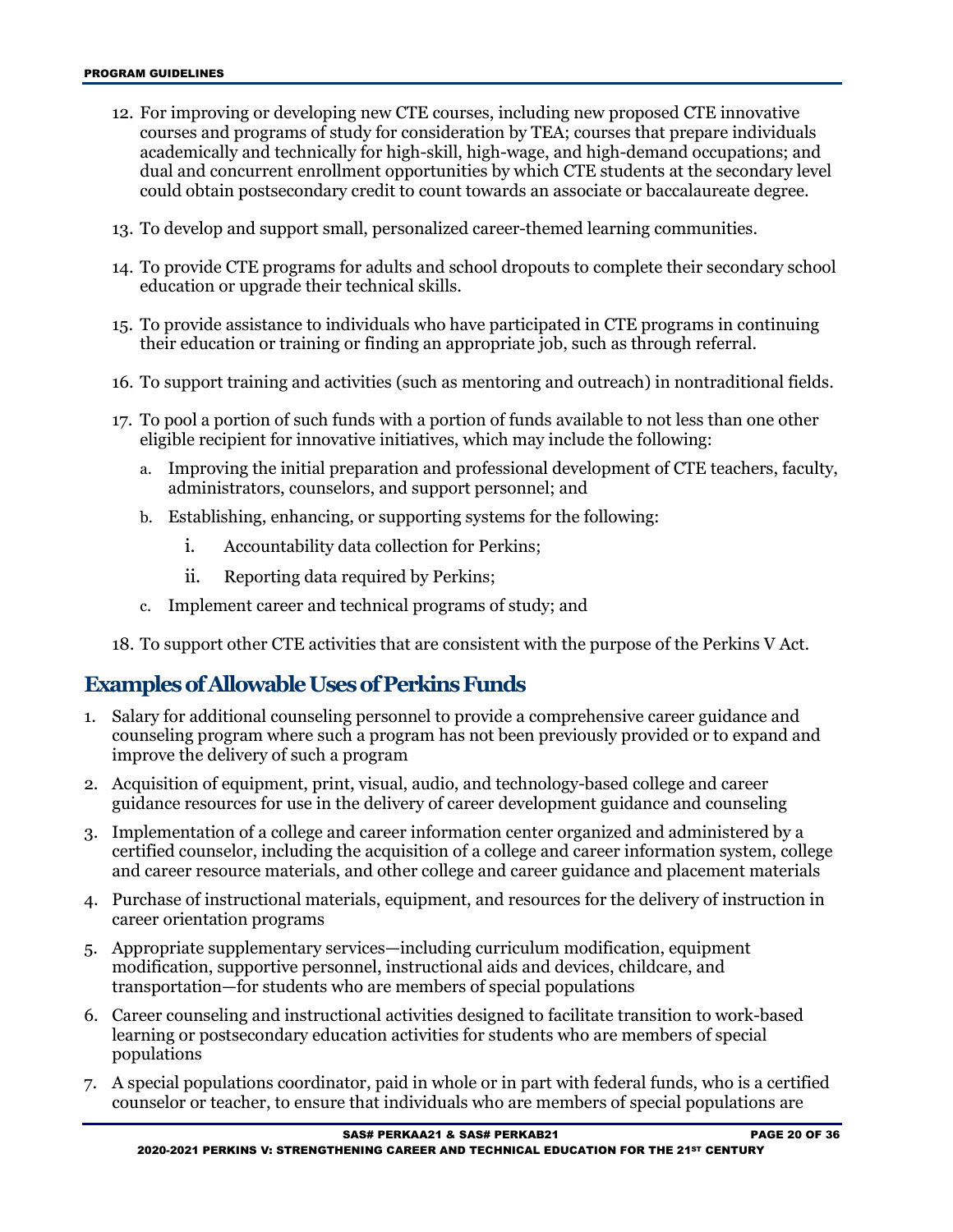receiving adequate services and occupational skill training. Remember that supplement vs supplant applies and so Perkins funding cannot be used where other funding has been previously used to pay for this service

- 8. Development and acquisition of curriculum materials that include the essential knowledge and skills established by the State Board of Education (SBOE) for CTE
- 9. Purchase of new state of the art equipment or modification of equipment to meet current business and industry specifications
- 10. Professional development for academic and CTE teachers to integrate academic and career and technical skills
- 11. Supplemental accelerated instruction or providing support personnel including paraprofessionals to assist students enrolled in CTE programs when such programs are designed to meet the special needs of and enhance the participation of individuals who are members of special populations
- 12. Programs of study for secondary students that address all aspects of an industry in high-skill, high-wage, and high-demand occupations
- 13. Acquisition of materials promoting nontraditional fields
- 14. Provision of education and training through arrangements with private CTE training institutions, private postsecondary educational institutions, employers, labor organizations, and apprenticeship programs whenever such institutions, employers, labor organizations, or programs can make a significant contribution to accomplishing the objectives of the state plan and can provide substantially equivalent training at a lesser cost or can provide equipment or services not available in public institutions
- 15. Activities for training sponsors from business and industry
- 16. Support for the development and implementation of statewide or approved regional CTE programs of study (i.e., the work of CTE and academic teachers in implementing relevant CTE programs of study for students)
- 17. Administrative costs (authorizing statute limits the amount of funds that may be budgeted to administer the program, including direct administrative costs and indirect costs, to no more than 5% of the total grant awarded for any fiscal year)
- 18. Allowable travel expenses including travel for professional development for both academic and CTE teachers providing instruction to students who are enrolled in CTE programs; travel for staff accompanying students attending CTE student leadership activities above the local district level; travel for counselor and career orientation staff to attend professional development activities directly related to career guidance and placement activities
- 19. Acquisition of career interest and aptitude assessment materials and scoring costs, if applicable
- 20. Recruitment and affirmative outreach activities to ensure access to quality CTE programs for students who are members of special populations
- 21. Purchase of learning styles inventories and scoring costs, if applicable
- 22. Work-based learning programs, i.e., internship, mentorships, , services and activities with community-based organizations, and apprenticeship programs
- 23. Purchase of linguistically appropriate assessment and other CTE instructional and supportive materials for special populations and individuals with limited English proficiency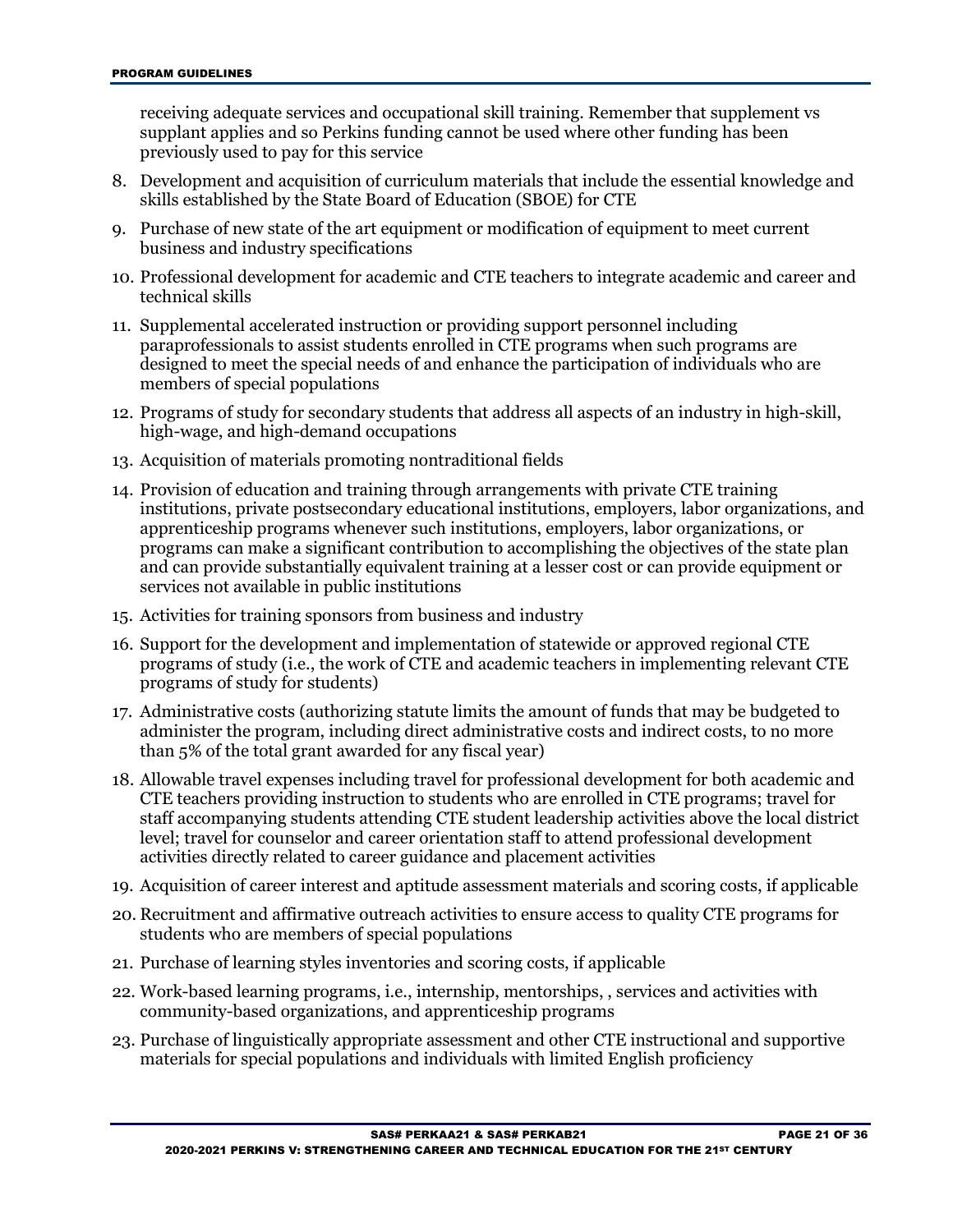- 24. Services required in an individualized educational plan (IEP) developed pursuant to Sections 1412, 1414, and 1415 of the Individuals with Disabilities Education Act
- 25. Services necessary to meet the requirements of Section 504 of the Rehabilitation Act of 1973 with respect to ensuring equal access to CTE programs
- 26. Affiliation fees that an LEA or fiscal agent pays to affiliate eligible career and technical education (CTE) students with a related career and technical student organization (CTSO) provided that the fee benefits all CTE students who are eligible to participate in the organization.
- 27. Rental or lease of buildings or space in buildings
- 28. Debt service for lease purchases. Lease-purchase of a facility is allowed only for unique special education instruction or instructionally-related activities
- 29. Travel for students, including travel and/or registration fees for students to attend CTSO leadership activities. LEAs must be careful not to supplant CTSO related travel costs if State funds have been used to pay for travel in the prior year.
- 30. Consumable supplies that directly support CTE instruction such as laboratory supplies may be purchased with Perkins funds. Perkins funds may not be used to purchase general office supplies such as paper, pencils, or tissue paper.

#### <span id="page-21-0"></span>**SSA Use of Funds**

Funds allocated to SSAs shall be used for Perkins-eligible purposes and programs that are **mutually beneficial to all members of the SSA**. Fiscal agents **may not reallocate funds** to individual members of the consortium for purposes or programs benefiting only one member of the SSA. The action of flowing funds back to members of the SSA for purposes that are only beneficial to individual members does not constitute compliance with the "mutually beneficial purposes and programs" requirement.

Funds in the SSA must be used for programs that are of sufficient size, scope, and quality as to be effective; integrate academic and CTE; provide CTE programs of study for students; and provide equitable participation for students who are members of special populations.

Payments to individual members of SSAs must not equal the amount of funds contributed by individual members to the SSA and may not be used to benefit only one member of the SSA.

#### <span id="page-21-1"></span>**Examples of Mutually Beneficial Uses of Perkins Funds by SSAs**

Following are examples of mutually beneficial programs that may be offered by SSAs:

- 1. Employ counselors to provide career development, guidance, and counseling programs to all students within the SSA.
- 2. Employ a full- or part-time special populations coordinator to work directly with individuals who are members of special populations to ensure services or job-specific training for such students on the campus of each member of the SSA. Remember that supplement vs supplant applies and so Perkins funding cannot be used where other funding has been previously used to pay for this service.
- 3. Establish a common site for offering CTE courses. This goal could be accomplished in one or more of the following ways:
	- Establish a separate campus.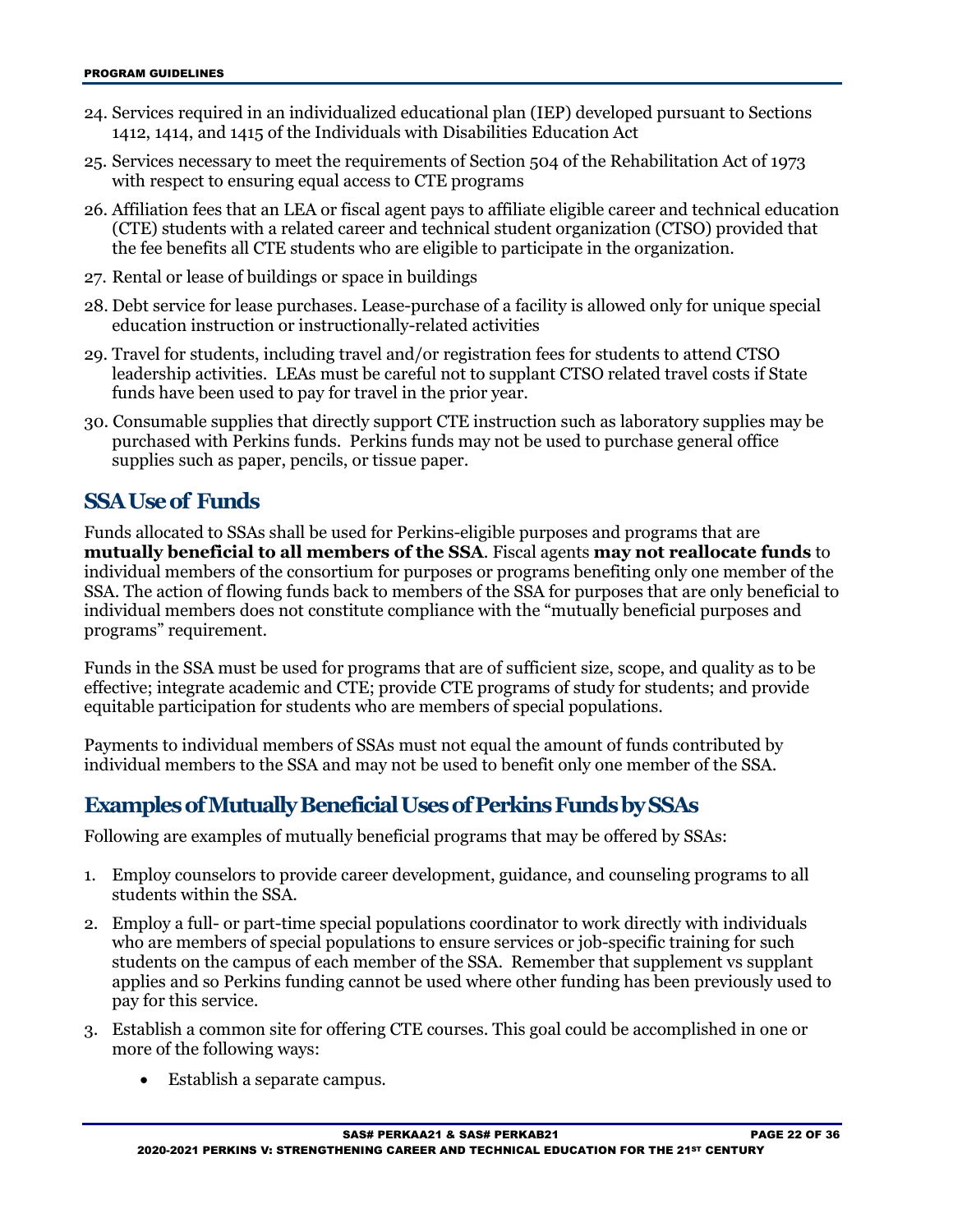- Provide career programs of study and CTE courses on one campus that could serve students from each member of the SSA. This could mean that one member district houses all the CTE coherent sequences and students from all member districts attend CTE courses in that member district, or that various member districts offer unique programs that students from any member district may attend from their home district. A teacher or teachers could teach a sequence of courses by moving from campus to campus.
- 4. Enhance and expand connections to postsecondary education, activities for career planning and guidance, integration of CTE with academics, or industry-based certifications for students only if the certifications will be reported to the state for the 5S1 postsecondary credential attainment performance measure for Perkins accountability.
- 5. Establish a career guidance center with a career information delivery system for all member districts.
- 6. Provide or expand career development programs at member districts.
- 7. Audit and upgrade CTE programs to meet industry and articulation standards.
- 8. Increase the number of teachers earning industry certifications that are valuable to delivery of content to students but not required to demonstrate mastery to teach the course.
- 9. Implement career guidance and training to prepare students for college, career, and/or the military.
- 10. Employ a seamless transition coordinator to work directly with members of the SSA on PEIMS coding and articulation agreements, and strengthen the academic and technical skills of career and technical students.
- 11. Develop shared CTE materials available to students of member districts.
- 12. Enhance connections with postsecondary institutions, including opportunities to earn postsecondary credit; implement or improve industry certification programs.
- 13. Establish and expand CTE distance learning opportunities for member districts.
- 14. Provide supplemental accelerated instruction or support personnel including paraprofessionals to assist students enrolled in CTE programs when such programs are designed to meet the special needs of and enhance the participation of individuals who are members of special populations.

#### <span id="page-22-0"></span>**Travel**

Travel paid from federal Perkins funds must be used to improve, not maintain, CTE programs, services, and activities. Refer to the Travel Guidelines and Current Reimbursements Rates, posted in the Handbooks and Other Guidance section of the Grants Administration Division [Administering](http://www.tea.texas.gov/WorkArea/linkit.aspx?LinkIdentifier=id&ItemID=25769814700)  [a Grant](http://www.tea.texas.gov/WorkArea/linkit.aspx?LinkIdentifier=id&ItemID=25769814700) page for more information on using federal funds for travel.

## <span id="page-22-1"></span>**Unallowable Activities and Use of Funds**

In general, refer to the Budgeting Cost Guidance Handbook on the **Administering a Grant** page for unallowable costs.

Unallowable activities and unallowable use of funds for this grant may include but are not limited to the following: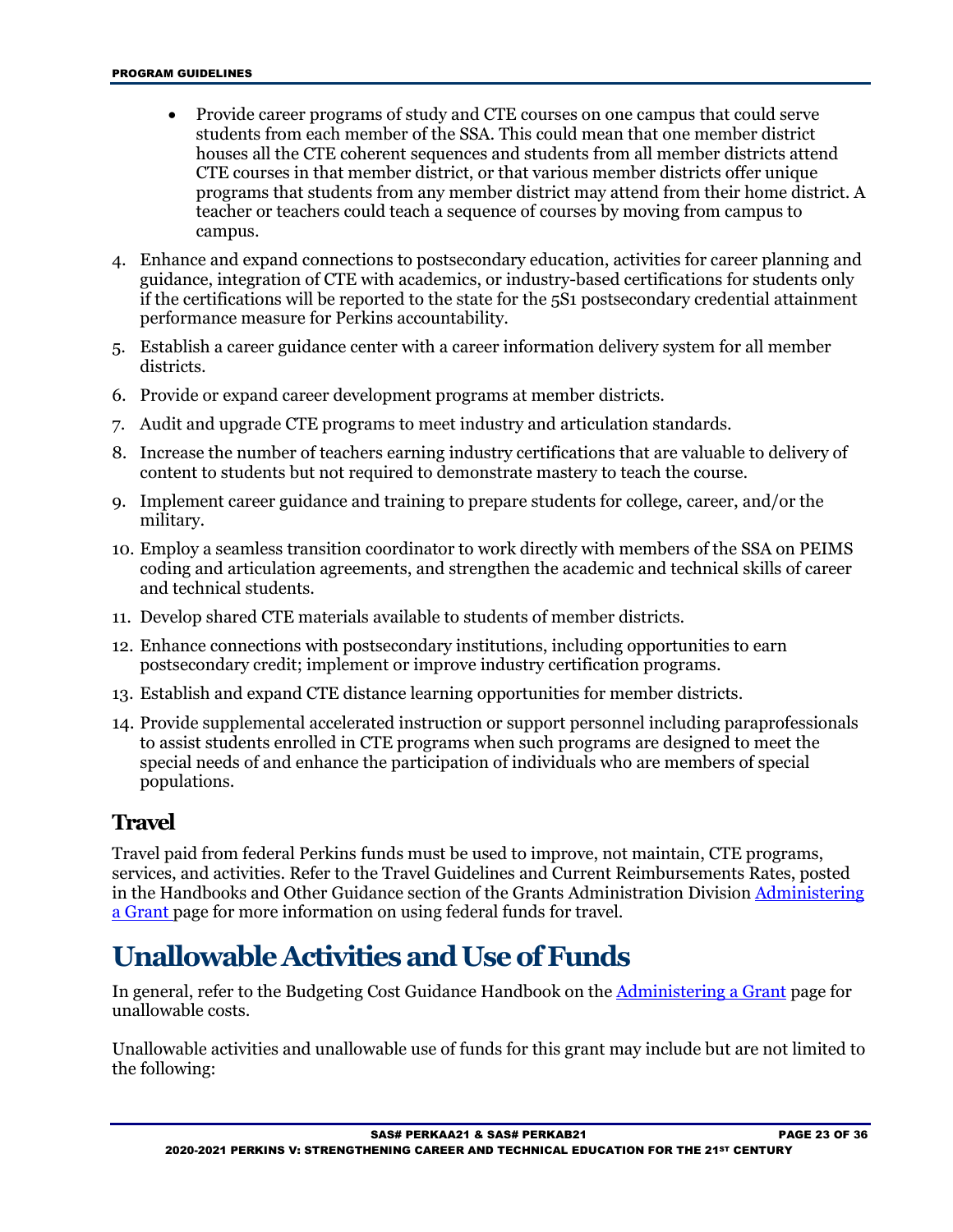- 1. Cost of memberships in any civic or community organization
- 2. Hosting or sponsoring of conferences
- 3. Travel costs for officials such as executive director, superintendent, or board members
- 4. Construction, renovation, or remodeling of facilities
- 5. Food costs, except as specified in the Allowable Cost and Budgeting Guidance section of the [Administering a Grant](http://www.tea.texas.gov/WorkArea/linkit.aspx?LinkIdentifier=id&ItemID=25769814700) page
- 6. Alcoholic beverages
- 7. Payment for students who are employed by and receiving training from a private business or organization
- 8. Salaries and bonuses for classroom CTE teachers
- 9. Academic remediation for CTE students
- 10. Any purchase order or encumbrance or obligation placed before the approved project beginning date or after the ending dates of the grant
- 11. In-state travel or per diem in excess of state rates (not to exceed actual costs); out-of-state travel in excess of federal government rates for the locale (also not to exceed actual costs)
- 12. Travel that is required by SBOE rules or that does not improve the program (in-district to visit projects or homes, training station visits, etc.)
- 13. Individual career and technical student organization (CTSO) membership dues on behalf of individual CTE students
- 14. Furniture, except when the furniture is considered industry-specific instructional equipment
- 15. Motorized vehicles
- 16. Work-study programs
- 17. Payment with 2020–2021 Perkins funds for travel that occurs before July 1, 2020, or the stamp-in date of the application, whichever is later
- 18. Pre-payment or reimbursement with 2020–2021 Perkins funding for travel-related expenditures that occur after August 15, 2021
- 19. Membership fees in professional or social organizations for individual staff
- 20. Insurance coverage for students
- 21. Rental or lease of land
- 22. Debt service (lease-purchase)

## <span id="page-23-0"></span>**Program Evaluation**

By submitting this application, the applicant agrees to comply with any evaluation requirements that may be established by TEA and agrees to submit the required evaluation reports in the format and time requested by TEA. TEA will collect and analyze relevant data from PEIMS if it is available.

Specific critical success factors and milestones will be developed in a manner determined appropriate by TEA.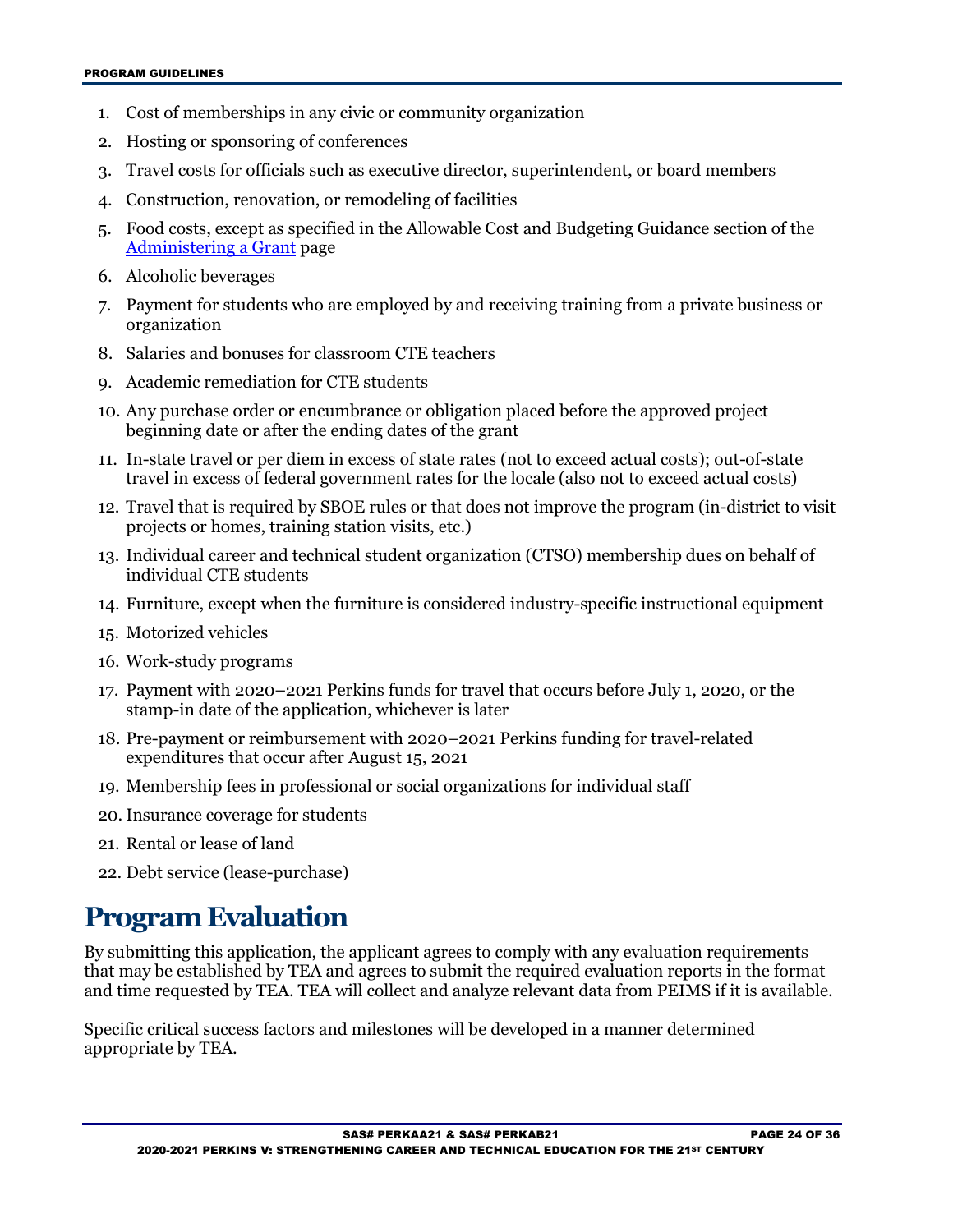## <span id="page-24-0"></span>**Critical Success Factors**

Critical success factors are generally observable behaviors that are believed (and supported by research) to be critical to achieving the goals and outcomes of the grant program. Each critical success factor is monitored using measurable indicators, and these indicators enable TEA to determine whether grantees are proceeding appropriately to achieve the desired outcomes. For example, if a program has a goal of increased student participation in more rigorous college preparatory courses, one should measure at the beginning of the following school year that more students are actually enrolled in such classes than previously. Student participation in these rigorous college preparatory courses is a critical success factor that is measured through enrollment figures.

## <span id="page-24-1"></span>**Milestones**

Milestones are key processes or structures that need to be in place before the critical success factor is likely to occur. Using the previous example, before a school can demonstrate increased enrollment in rigorous college preparatory courses, it probably needs to offer a greater variety of these classes and hire or assign qualified teachers to teach them. A school would also want to develop a student recruitment plan. All such factors that are precursors to increased enrollment are called milestones.

## <span id="page-24-2"></span>**Perkins V: Strengthening Career and Technical Education** for the 21<sup>st</sup> Century - Institutions

## <span id="page-24-3"></span>**US Department of Education Appropriations**

The following is provided in compliance with the US Department of Education Appropriations Act:

| Category                                          | <b>Amount</b> |
|---------------------------------------------------|---------------|
| Total funds available for this project            | \$1,704,292   |
| Percentage to be financed with federal funds      | 100\%         |
| Amount of federal funds                           | \$1,704,292   |
| Percentage to be financed from nonfederal sources | 0%            |
| Amount of nonfederal funds                        |               |

## **Grant Timeline**

<span id="page-24-4"></span>For all dates related to the grant, including reporting dates, see the <u>[TEA Grant Opportunities](http://burleson.tea.state.tx.us/GrantOpportunities/forms/GrantProgramSearch.aspx)</u> page. If a report due date falls on a weekend or holiday, the report will be due the following business day. All dates except the grant ending date may vary slightly as conditions require.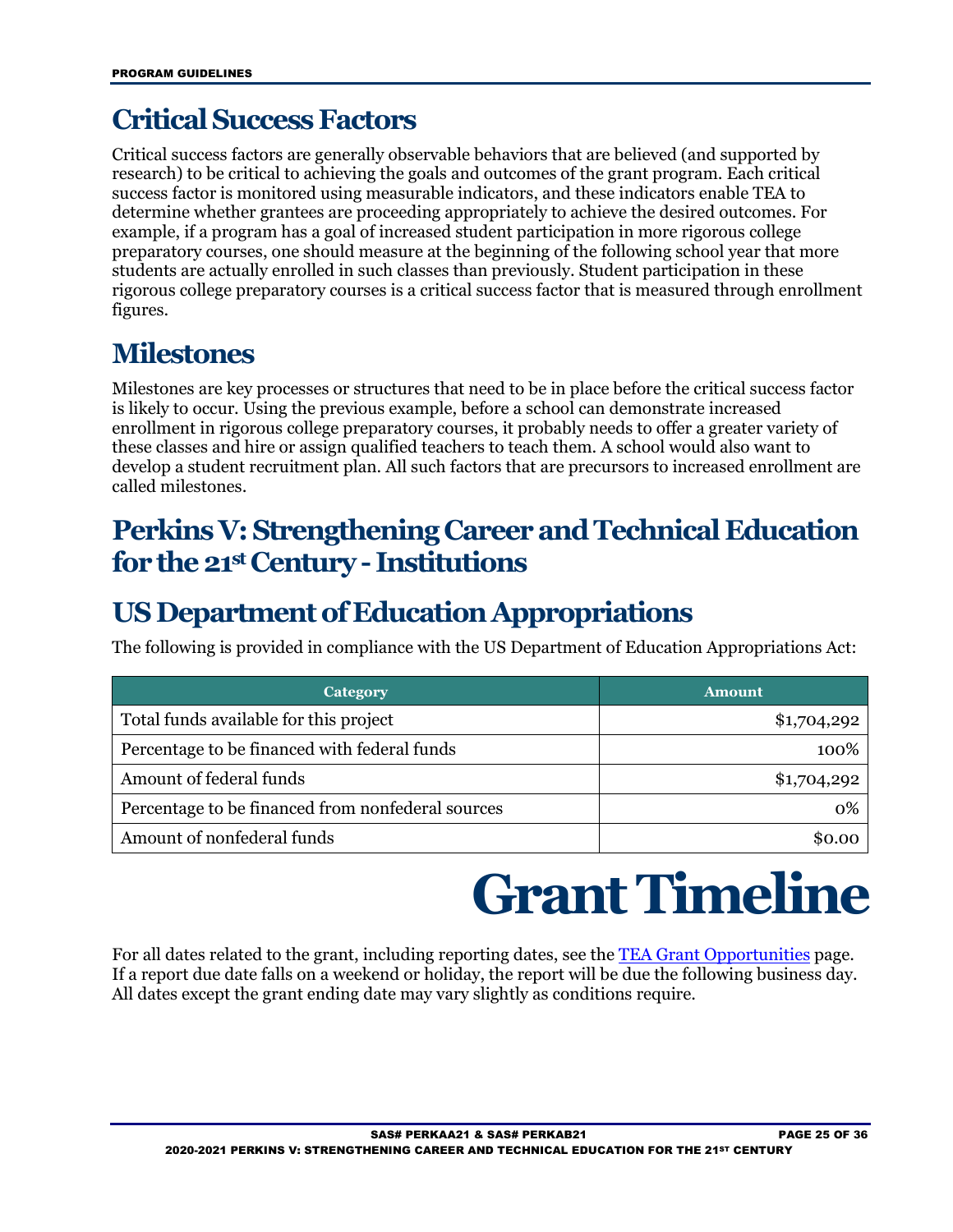## **Grant at a Glance**

<span id="page-25-0"></span>This section provides fundamental information pertinent to the grant program.

## <span id="page-25-1"></span>**Authorizing Legislation**

This grant program is authorized by Strengthening Career and Technical for the 21st Century Act, P.L.115-224.

#### <span id="page-25-2"></span>**Additional Applicable Law and Regulations**

In addition to regulations cited in CS7000—Provisions, Assurances and Certifications, the following regulations are applicable:

- 34 Code of Federal Regulations (CFR) 300 and Public Law (P.L.) 108–446
- Texas Education Code (TEC) Chapter 28, Subchapter A; Chapter 29, Subchapter F; Chapter 42, Subchapter C
- Section 42.154 Part II, Title 19, Texas Administrative Code (TAC)
- Code of Federal Regulations (CFR):
	- 34 CFR, Part 76 General Requirements\*
	- 2 CFR, Part 200 Uniform Administrative Requirements, Cost Principles, and Audit Requirements for Federal Awards\*
	- 34 CFR, Part 400 Vocational and Applied Technology Education Programs-General Provisions\*
	- 34 CFR, Part 403 State Vocational and Applied Technology Education Program\*

\*(where not superseded by the requirements of P.L.115-224)

## <span id="page-25-3"></span>**Purpose of Program**

The purpose of the career and technical education (CTE) program is to develop more fully the academic knowledge, technical, and employability skills of students who enroll in CTE programs and programs of study.

## <span id="page-25-4"></span>**Eligible Applicants**

Texas Juvenile Justice Department, Windham School District, Texas School for the Deaf, Texas School for the Blind and Visually Impaired, and the Boys Ranch ISD in Texas are eligible to apply for a grant under Title I, Part B, Carl D. Perkins Institutions.

To be eligible for Perkins funding, your organization must oversee a corrections education system or serve individuals with disabilities and currently operate CTE programs in Texas that are of sufficient size, scope, and quality to be effective. Each eligible recipient that receives a grant shall use such funds to develop new and improve existing CTE programs, with the full participation of individuals who are members of special populations.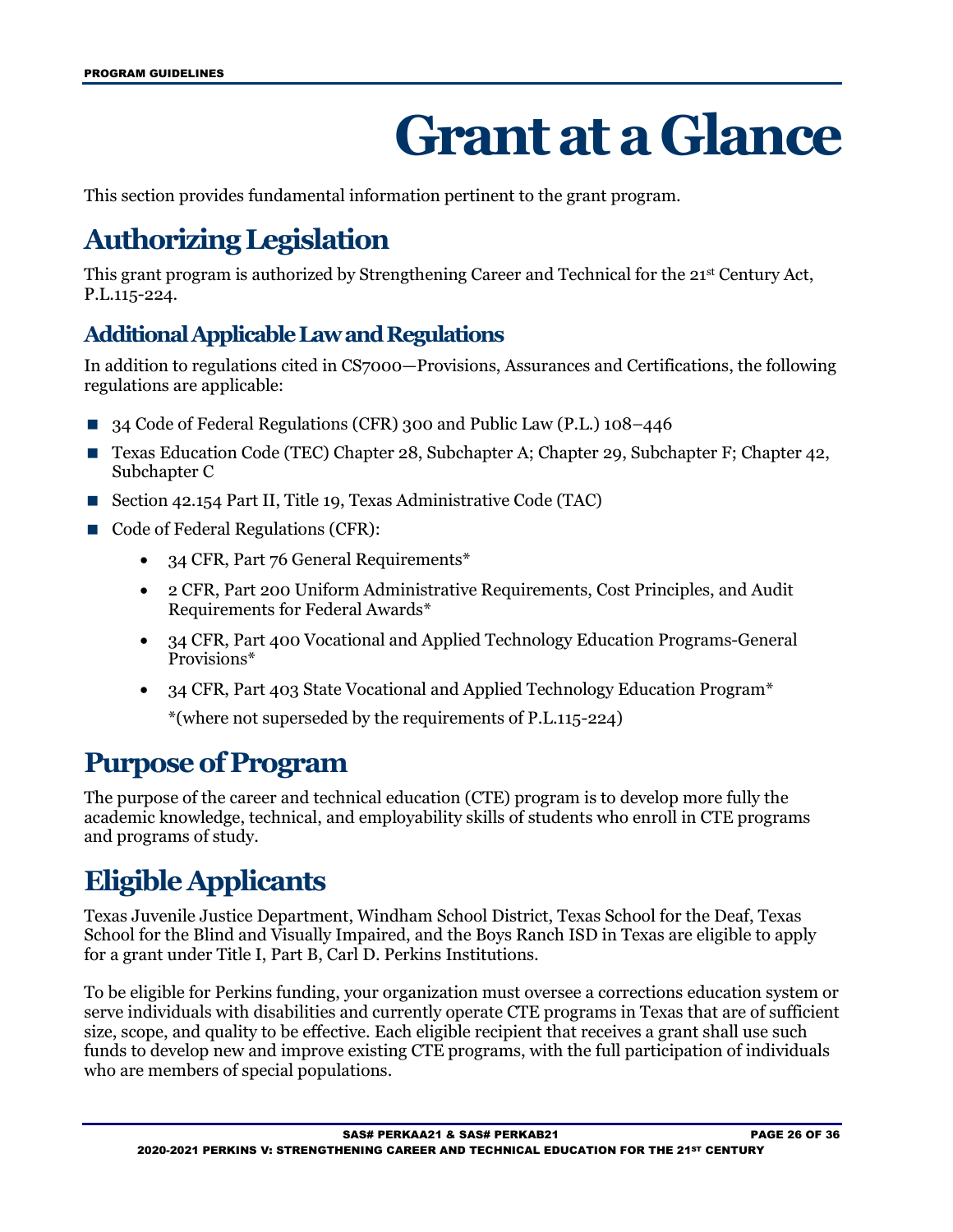#### <span id="page-26-0"></span>**Shared Services Arrangement**

See th[e General and Fiscal Guidelines,](http://tea.texas.gov/WorkArea/linkit.aspx?LinkIdentifier=id&ItemID=25769819073) Shared Services Arrangements.

Shared services arrangements (SSAs) are not allowed for this grant program.

#### <span id="page-26-1"></span>**More Than One Campus**

Eligible applicants may not apply for the grant on behalf of more than one campus.

## <span id="page-26-2"></span>**Application Funding**

See the following sections of th[e General and Fiscal Guidelines:](http://tea.texas.gov/WorkArea/linkit.aspx?LinkIdentifier=id&ItemID=25769819073)

- **Grant Funding**
- Fund Management
- **Use of Funds**

#### <span id="page-26-3"></span>**Cost Share or Matching Requirement**

See th[e General and Fiscal Guidelines,](http://tea.texas.gov/WorkArea/linkit.aspx?LinkIdentifier=id&ItemID=25769819073) Cost Share/Match Requirement.

There is no cost share or matching requirement for this grant program.

#### <span id="page-26-4"></span>**Limitation of Administrative Funds**

See th[e General and Fiscal Guidelines,](http://tea.texas.gov/WorkArea/linkit.aspx?LinkIdentifier=id&ItemID=25769819073) Administrative Costs.

The TEA limits the amount of funds that may be budgeted to administer the program, including direct administrative costs and indirect costs, to no more than 5 % of the total grant awarded.

NOTE: Administrative funds include **both** direct administrative costs **and** allowable indirect costs.

#### <span id="page-26-5"></span>**Pre-Award Costs**

See th[e General and Fiscal Guidelines,](http://tea.texas.gov/WorkArea/linkit.aspx?LinkIdentifier=id&ItemID=25769819073) Pre-Award Costs.

<span id="page-26-6"></span>Pre-award costs are not permitted for this grant.

## **Program Elements**

This section provides detailed information about the grant program.

### <span id="page-26-7"></span>**Program Description**

This grant provides formula allocations to CTE programs operated by the Texas Juvenile Justice Department, Windham School District, Texas School for the Deaf, Texas School for the Blind and Visually Impaired, and the Boys Ranch ISD.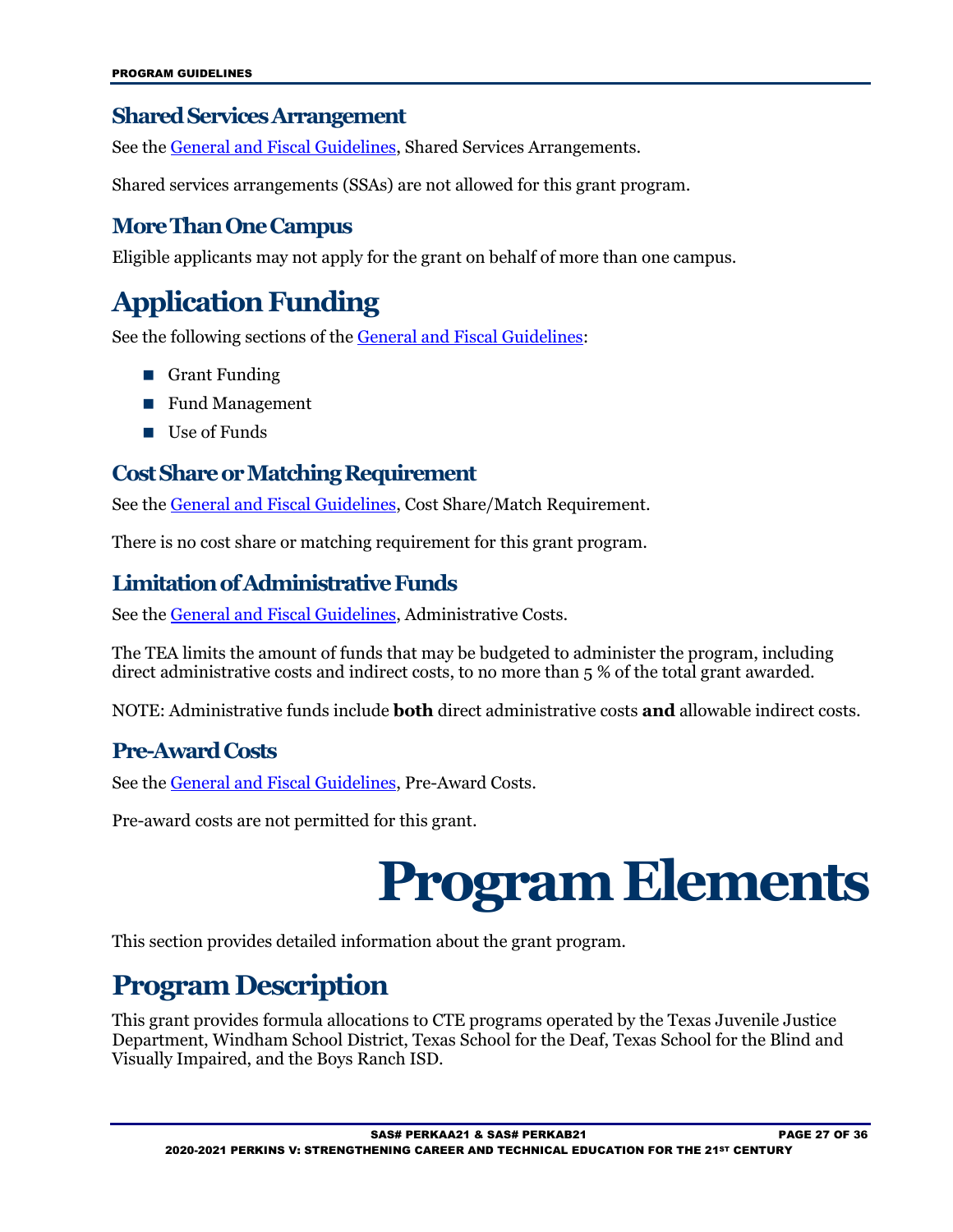The purpose of the career and technical education (CTE) program is to develop more fully the academic knowledge, technical, and employability skills of students who enroll in CTE programs and programs of study. Grantees must demonstrate that they are fulfilling requirements for uses of funds with Perkins grant award or a combination of Perkins grant award and other funds. The six requirements for uses of funds may be found below in the Statutory Requirements section.

## <span id="page-27-0"></span>**Supplement, Not Supplant**

The supplement, not supplant provision does apply to this grant program.

For supplement, not supplant guidance see the *Supplement, Not Supplant Handbook* at [Administering](https://tea.texas.gov/Finance_and_Grants/Administering_a_Grant.aspx) a Grant under the Handbooks and Other Guidance section.

## <span id="page-27-1"></span>**Indirect Costs**

The grantee may claim a maximum for indirect costs equal to their current approved restricted indirect cost rate for this federally funded grant.

## <span id="page-27-2"></span>**Application Requirements and Assurances**

This section describes the two types of requirements that applicants must address in the application (such as with a narrative description, an activity timeline, or a checklist) to be eligible to be considered for funding:

- Statutory requirements (requirements defined in the authorizing statute)
- TEA program requirements (requirements defined by TEA program staff)

#### <span id="page-27-3"></span>**Statutory Requirements**

See th[e General and Fiscal Guidelines,](http://tea.texas.gov/WorkArea/linkit.aspx?LinkIdentifier=id&ItemID=25769819073) Statutory Requirements.

Per Section 22.0834 of the Texas Education Code (TEC), any person offered employment by any entity that contracts with TEA or receives grant funds administered by TEA (i.e., a grantee or subgrantee) is subject to the fingerprinting requirement. TEA is prohibited from awarding grant funds to any entity, including nonprofit organizations, that fails to comply with this requirement. For details, refer to the [General and Fiscal Guidelines,](http://tea.texas.gov/WorkArea/linkit.aspx?LinkIdentifier=id&ItemID=25769819073) Fingerprinting Requirement.

Each eligible recipient that receives an allotment under the grant shall use such funds to improve CTE programs. Funds made available to eligible recipients under this part shall be used to support career and technical education programs that are of sufficient size, scope, and quality to be effective and that—

- (1) provide career exploration and career development activities through an organized, systematic framework designed to aid students, including in the middle grades, before enrolling and while participating in a career and technical education program, in making informed plans and decisions about future education and career opportunities and programs of study.
- (2) provide professional development for teachers, faculty, school leaders, administrators, specialized instructional support personnel, career guidance and academic counselors, or paraprofessionals.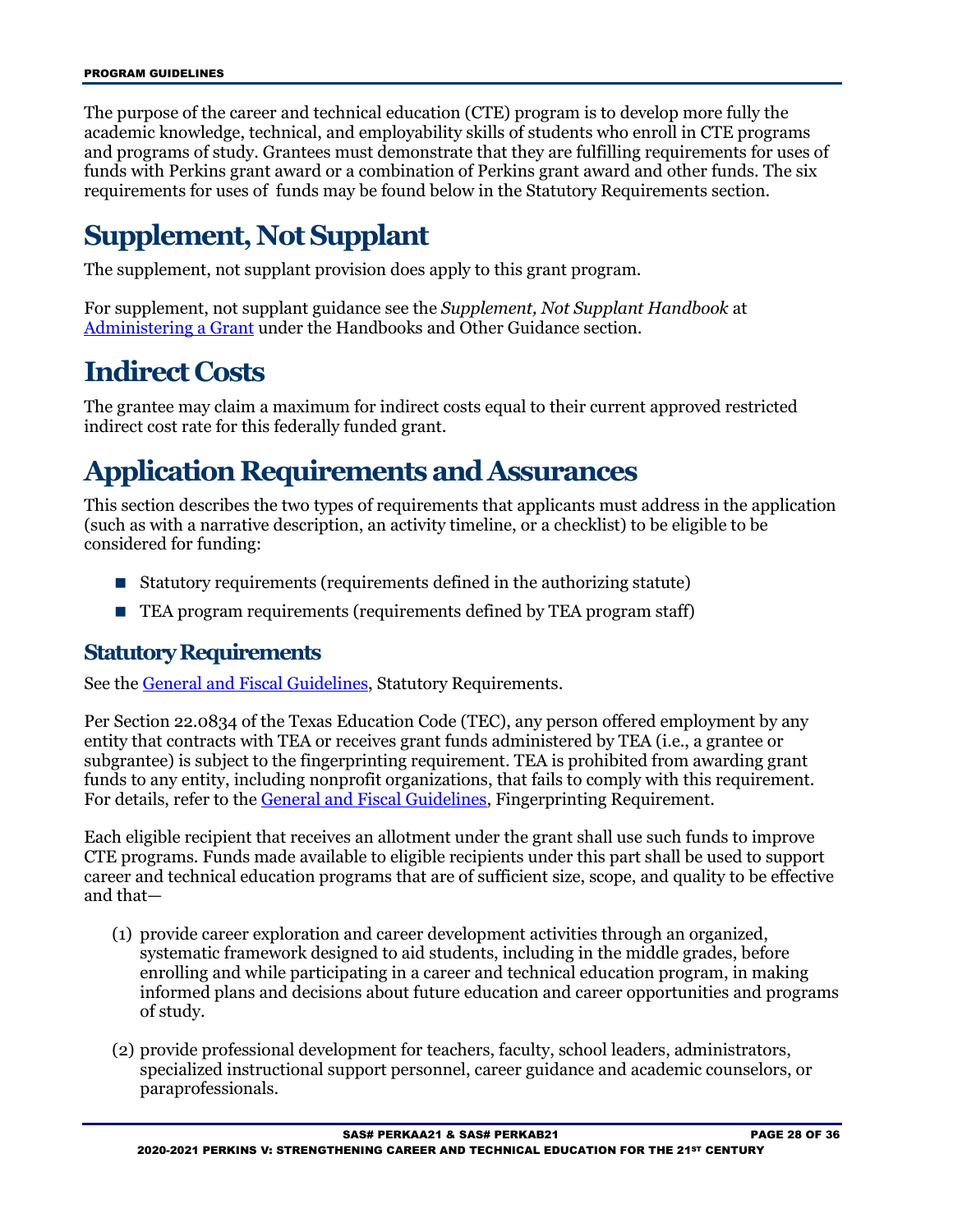- (3) provide within career and technical education the skills necessary to pursue careers in highskill, high-wage, and in-demand industry sectors or occupations.
- (4) support integration of academic skills into career and technical education programs and programs of study.
- (5) plan and carry out elements that support the implementation of career and technical education programs and programs of study and that result in increasing student achievement.
- (6) develop and implement evaluations of the activities carried out with funds under this part, including evaluations necessary to complete the comprehensive needs assessment required under section 134(c) and the local report required under section 113(b)(4)(B).

The six requirements for eligible recipients of Perkins funding may be fulfilled entirely with Perkins funding or with a combination of Perkins and other funding sources. All six required uses of funds must be fulfilled for the institution to receive Perkins funds.

#### <span id="page-28-0"></span>**TEA Program Requirements**

Each institution receiving Perkins funds will be required to submit an annual report to the TEA.

#### <span id="page-28-1"></span>**Program-Specific Assurances**

See th[e General and Fiscal Guidelines,](http://tea.texas.gov/WorkArea/linkit.aspx?LinkIdentifier=id&ItemID=25769819073) Provisions and Assurances.

The program-specific assurances for this grant program are listed in the SAS. Refer to Schedule CS7000—Provisions, Assurances, and Certifications.

### <span id="page-28-2"></span>**Allowable Activities and Use of Funds**

See th[e Administering a Grant](http://www.tea.texas.gov/WorkArea/linkit.aspx?LinkIdentifier=id&ItemID=25769814700) page for general guidance on allowable activities and use of funds.

Allowable activities and use of funds for this grant may include but are not limited to the following:

#### <span id="page-28-3"></span>**Field Trips**

Field trips may be funded under the grant program. Only the following types of field trips are allowable:

■ Field trips for educational purposes that address specific CTE courses and/or CTE program. Field trips must be open to all students participating in the CTE course or program.

Field Trips will require a written justification form. To access the Field Trips Justification form, refer to the [Administering a Grant page.](http://tea.texas.gov/Finance_and_Grants/Administering_a_Grant.aspx) Grantees must keep field trip documentation locally.

#### <span id="page-28-4"></span>**Advisory Council**

An advisory council may be funded under the grant program. Only the following types of advisory councils are allowable:

■ The advisory council includes parents, representatives of business and industry (including small businesses), and to the extent possible, labor organizations, higher education representatives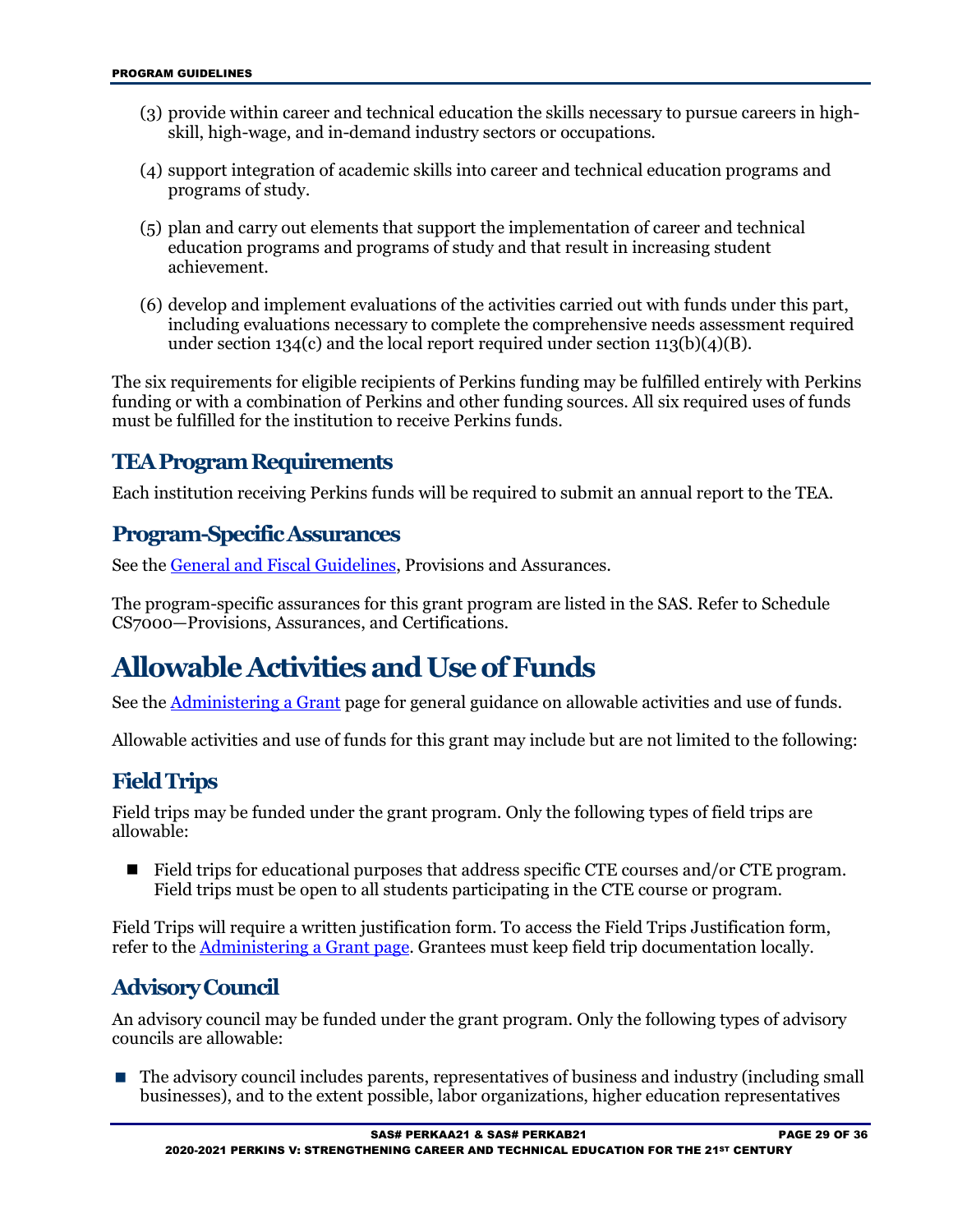and faculty, administrators, representatives of special populations, CTE and academic teachers, students, and community partners; and

■ The role of the advisory council is to participate in the design, implementation and evaluation of CTE programs, including establishing effective programs and procedures to enable informed and effective participation in CTE programs.

#### <span id="page-29-0"></span>**Out-of-State Travel**

Out-of-state travel costs are allowable. Out-of-state travel costs should be minimal. Travel costs are allowable as long as the expenses for transportation, lodging, subsistence, and related items are only incurred by employees on official business of the grantee and follow the grantee's regular business operations and written travel policy.

Out-of-State Travel will require a written justification form. To access the Out-of-State Travel Justification form, refer to the [Administering a Grant page.](http://tea.texas.gov/Finance_and_Grants/Administering_a_Grant.aspx) Grantee must keep out-of-state travel documentation locally.

#### <span id="page-29-1"></span>**Permissive Use of Funds**

Funds made available to an eligible recipient under this title may be used -

- 1. To involve parents, businesses, and labor organizations as appropriate in the design, implementation, and evaluation of career and technical education programs authorized under the Perkins Act, including establishing effective programs and procedures to enable informed and effective participation in such programs.
- 2. To provide career guidance and academic counseling, which may include information described in section 118 of the Perkins Act, for students participating in CTE programs, that:
	- a) Improves graduation rates and provides information on postsecondary career option, including baccalaureate degree programs, for secondary students, which activities may include the use of graduation and career plans; and
	- b) Provides assistance for postsecondary students, including for adult students who are changing careers or updating skills.
- 3. For local education and business (including small business) partnerships to provide:
	- a. Work-related experiences for students, such as internships, cooperative education, school-based enterprises, entrepreneurship, and job shadowing that are related to career and technical education programs;
	- b. Adjunct faculty arrangements for qualified industry professionals; and
	- c. Industry experience for teachers and faculty.
- 4. To provide programs for special populations.
- 5. To assist and provide support to career and technical student organizations (CTSOs).
- 6. For mentoring and support services.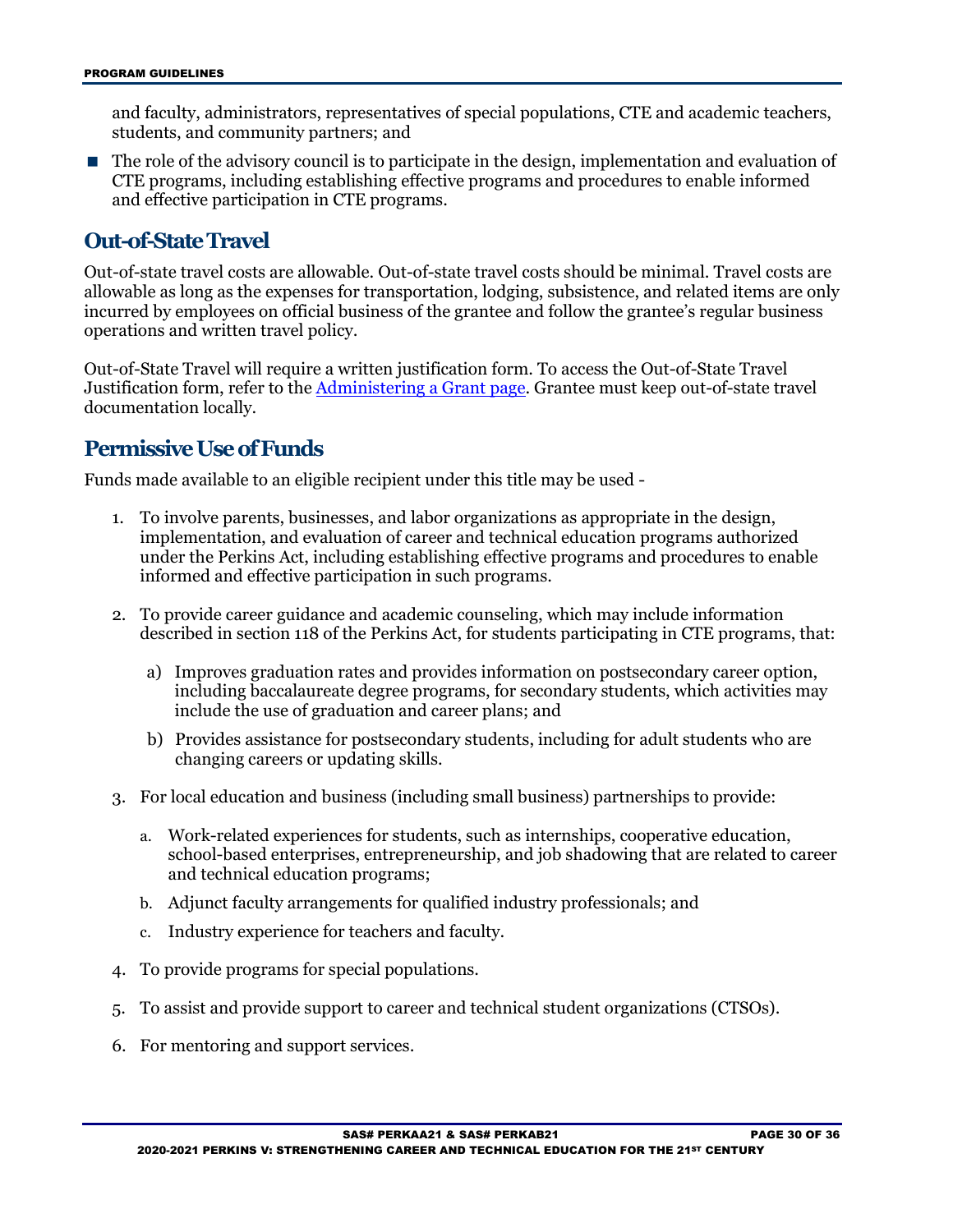- 7. For leasing, purchasing, upgrading, or adapting equipment, including instructional aids and publications (including support for library resources) designed to strengthen and support academic and technical skill achievement.
- 8. For teacher preparation programs that address the integration of academic and career and technical education and that assist individuals who are interested in becoming career and technical education teachers and faculty, including individuals with experience in business and industry.
- 9. To develop and expand postsecondary program offerings at times and in formats, that are accessible for students, including working students, including through the use of distance education.
- 10. To develop initiatives that facilitate the transition of CTE students into postsecondary education technical programs, including the following:
	- a. Articulation agreements between sub baccalaureate degree granting career and technical educational institutions and baccalaureate degree granting postsecondary institutions
	- b. Dual and concurrent enrollment programs
	- c. Academic and financial aid counseling for CTE students
	- d. Other initiatives as follows:
		- i. To encourage postsecondary education
		- ii. To overcome barriers to enrollment, including geographic and other barriers affecting rural students and special populations
- 11. To provide activities to support entrepreneurship education and training.
- 12. For improving or developing new CTE courses, including new proposed CTE innovative courses and programs of study for consideration by TEA; courses that prepare individuals academically and technically for high-skill, high-wage, or high-demand occupations; and dual and concurrent enrollment opportunities by which CTE students at the secondary level could obtain postsecondary credit to count towards an associate or baccalaureate degree.
- 13. To develop and support small, personalized career-themed learning communities.
- 14. To provide support for family and consumer sciences programs.
- 15. To provide CTE programs for adults and school dropouts to complete their secondary school education or upgrade their technical skills.
- 16. To provide assistance to individuals who have participated in CTE programs in continuing their education or training or finding an appropriate job, such as through referral.
- 17. To support training and activities (such as mentoring and outreach) in nontraditional fields.
- 18. To provide support for training programs in automotive technologies.
- 19. To pool a portion of such funds with a portion of funds available to not less than one other eligible recipient for innovative initiatives, which may include the following: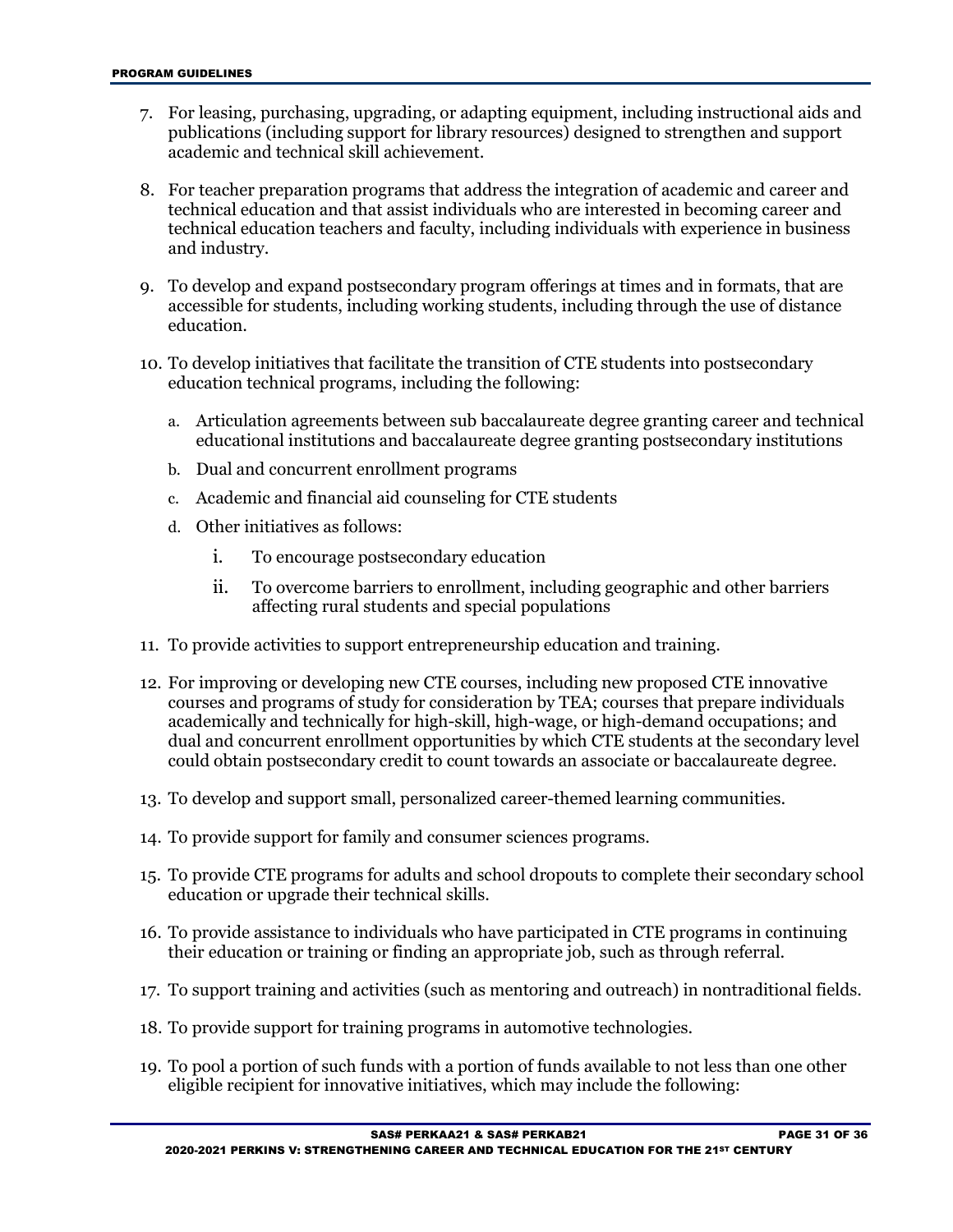- a. Improving the initial preparation and professional development of CTE teachers, faculty, administrators, and counselors; and
- b. Establishing, enhancing, or supporting systems for the following:
	- i. Accountability data collection for Perkins;
	- ii. Reporting data required by Perkins;
- c. Implement career and technical programs of study and Career Clusters; and
- d. Implement technical assessments.
- 20. To support other CTE activities that are consistent with the purpose of the Perkins V Act.

#### <span id="page-31-0"></span>**Examples of Allowable Uses of Perkins Funds**

- 1. Salary for additional counseling personnel to provide a comprehensive career guidance and counseling program where such a program has not been previously provided or to expand and improve the delivery of such a program
- 2. Acquisition of equipment, print, visual, audio, and technology-based college and career guidance resources for use in the delivery of career development guidance and counseling
- 3. Implementation of a college and career information center organized and administered by a certified counselor, including the acquisition of a college and career information system, college and career resource materials, and other college and career guidance and placement materials
- 4. Purchase of instructional materials, equipment, and resources for the delivery of instruction in career orientation programs
- 5. Appropriate supplementary services—including curriculum modification, equipment modification, supportive personnel, instructional aids and devices, childcare, and transportation—for students who are members of special populations
- 6. Career counseling and instructional activities designed to facilitate transition to work-based learning or postsecondary education activities for students who are members of special populations
- 7. A special populations coordinator, paid in whole or in part with federal funds, who is a certified counselor or teacher, to ensure that individuals who are members of special populations are receiving adequate services and occupational skill training. Remember that supplement vs supplant applies and so Perkins funding cannot be used where other funding has been previously used to pay for this service
- 8. Development and acquisition of curriculum materials that include the essential knowledge and skills established by the State Board of Education (SBOE) for CTE
- 9. Purchase of new state of the art equipment or modification of equipment to meet current business and industry specifications
- 10. Professional development for academic and CTE teachers to integrate academic and career and technical skills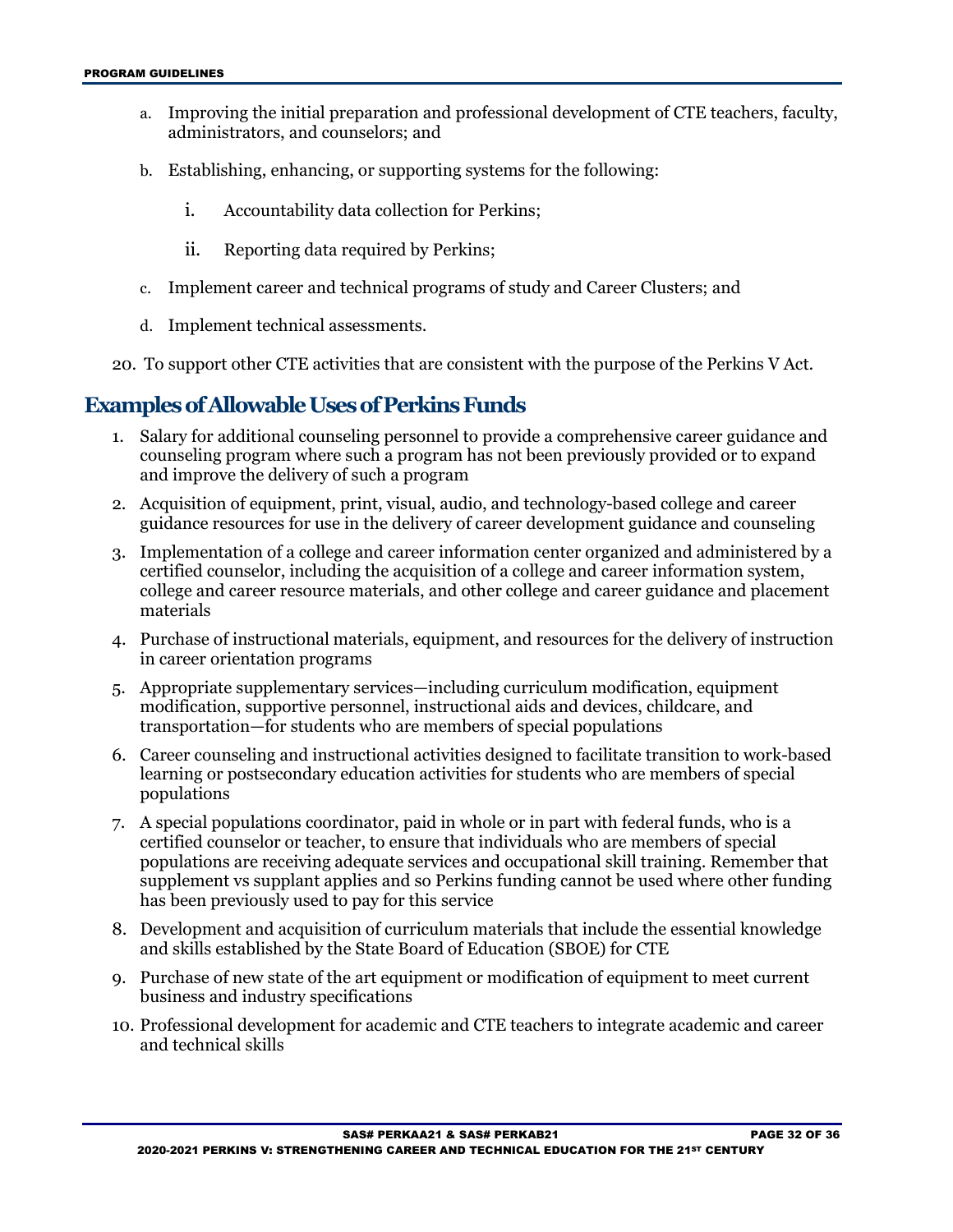- 11. Supplemental accelerated instruction for students enrolled in CTE programs when such programs are designed to meet the special needs of and enhance the participation of individuals who are members of special populations
- 12. Programs for secondary students that address all aspects of an industry in high-skill, highwage, or high-demand occupations
- 13. Acquisition of materials promoting nontraditional fields
- 14. Provision of education and training through arrangements with private CTE training institutions, private postsecondary educational institutions, employers, labor organizations, and apprenticeship programs whenever such institutions, employers, labor organizations, or programs can make a significant contribution to accomplishing the objectives of the state plan and can provide substantially equivalent training at a lesser cost or can provide equipment or services not available in public institutions
- 15. Activities for training sponsors from business and industry
- 16. Support for the development and implementation of CTE programs of study and Career Clusters (i.e., the work of CTE and academic teachers in implementing relevant CTE programs of study for students)
- 17. Administrative costs (authorizing statute limits the amount of funds that may be budgeted to administer the program, including direct administrative costs and indirect costs, to no more than 5% of the total grant awarded for any fiscal year)
- 18. Allowable travel expenses including travel for professional development for both academic and CTE teachers providing instruction to students who are enrolled in CTE programs; travel for staff accompanying students attending CTE student leadership activities above the local district level; travel for counselor and career orientation staff to attend professional development activities directly related to career guidance and placement activities
- 19. Acquisition of career interest and aptitude assessment materials and scoring costs, if applicable
- 20. Recruitment and affirmative outreach activities to ensure access to quality CTE programs for students who are members of special populations
- 21. Purchase of learning styles inventories and scoring costs, if applicable
- 22. Work-based learning programs, i.e., internship, paid-training, services and activities with community-based organizations, and apprenticeship programs
- 23. Purchase of linguistically appropriate assessment and other CTE instructional and supportive materials for special populations and individuals with limited English proficiency
- 24. Services required in an individualized educational plan (IEP) developed pursuant to Sections 1412, 1414, and 1415 of the Individuals with Disabilities Education Act
- 25. Services necessary to meet the requirements of Section 504 of the Rehabilitation Act of 1973 with respect to ensuring equal access to CTE programs
- 26. Affiliation fees that an LEA or fiscal agent pays to affiliate eligible career and technical education (CTE) students with a related career and technical student organization (CTSO) provided that the fee benefits all CTE students who are eligible to participate in the organization. (Payment of this fee constitutes a contract between the LEA and the CTSO.)
- 27. Rental or lease of buildings or space in buildings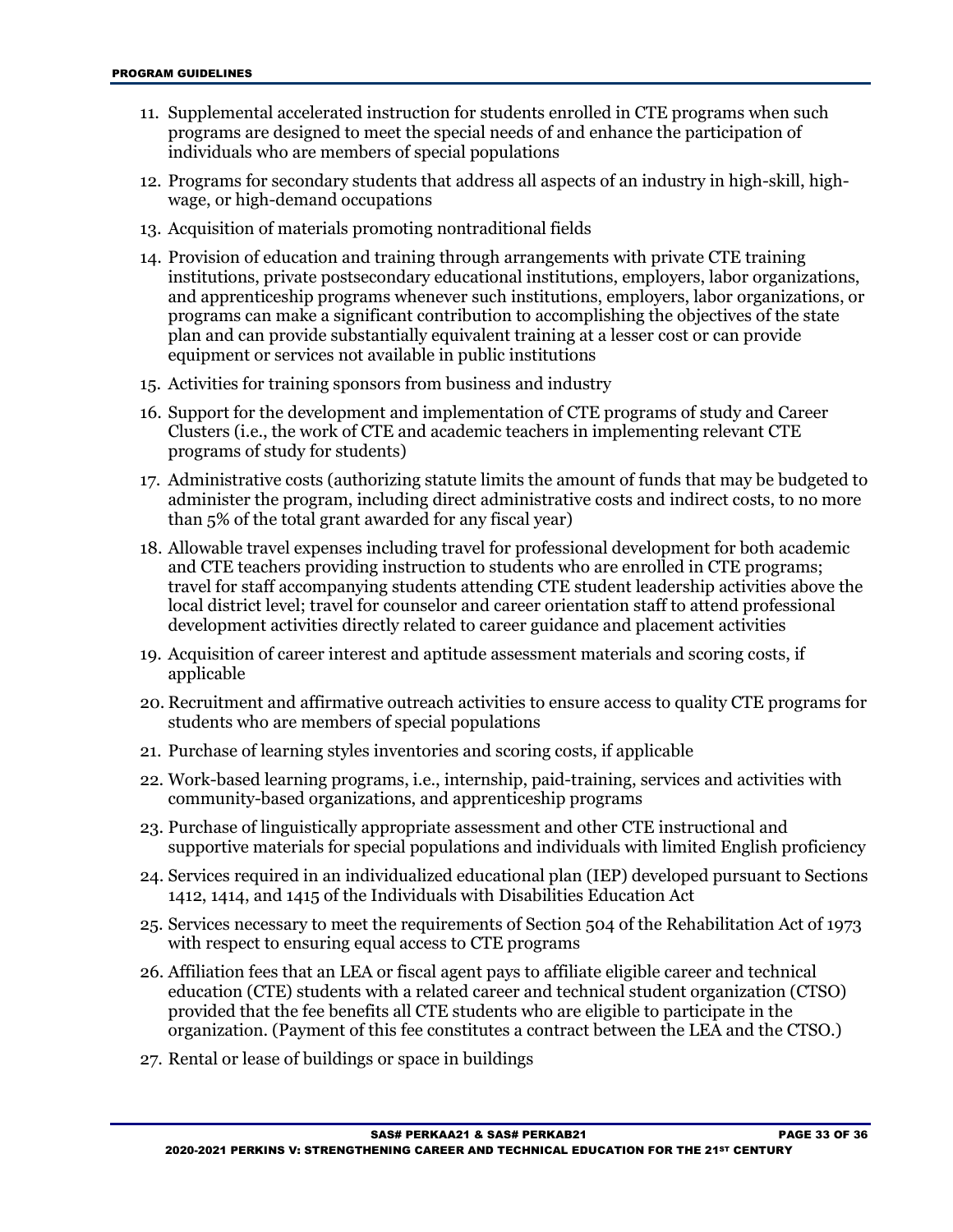- 28. Debt service for lease purchases. Lease-purchase of a facility is allowed only for unique special education instruction or instructionally-related activities
- 29. Travel for students, including travel and/or registration fees for students to attend CTSO leadership activities. LEAs must be careful not to supplant CTSO related travel costs if State funds have been used to pay for travel in the prior year.
- 30. Consumable supplies that directly support CTE instruction such as laboratory supplies may be purchased with Perkins funds. Perkins funds may not be used to purchase general office supplies such as paper, pencils, or tissue paper.

### <span id="page-33-0"></span>**Unallowable Activitiesand Use of Funds**

See the **Administering a Grant page for general guidance on unallowable activities and use of funds.** 

Unallowable activities and unallowable use of funds for this grant may include but are not limited to the following:

- 1. Cost of memberships in any civic or community organization
	- 2. Hosting or sponsoring of conferences
	- 3. Travel costs for officials such as executive director, superintendent, or board members
	- 4. Construction, renovation, or remodeling of facilities
	- 5. Food costs, except as specified in the Allowable Cost and Budgeting Guidance section of the [Administering a Grant](http://www.tea.texas.gov/WorkArea/linkit.aspx?LinkIdentifier=id&ItemID=25769814700) page
	- 6. Alcoholic beverages
- 7. Payment for students who are employed by and receiving training from a private business or organization
- 8. Salaries and bonuses for classroom CTE teachers
- 9. Academic remediation for CTE students
- 10. Any purchase order or encumbrance or obligation placed before the approved project beginning date or after the ending dates of the grant
- 11. In-state travel or per diem in excess of state rates (not to exceed actual costs); out-of-state travel in excess of federal government rates for the locale (also not to exceed actual costs)
- 12. Travel that is required by SBOE rules or that does not improve the program (in-district to visit projects or homes, training station visits, etc.)
- 13. An article of equipment that did not have prior approval from TEA
- 14. Individual career and technical student organization (CTSO) membership dues on behalf of individual CTE students
- 15. Furniture, except when the furniture is considered industry-specific instructional equipment
- 16. Consumable supplies, defined as items that are expected to be used within a short period of time, such as office supplies, paper, computer supplies, building and maintenance supplies, and laboratory supplies
- 17. Motorized vehicles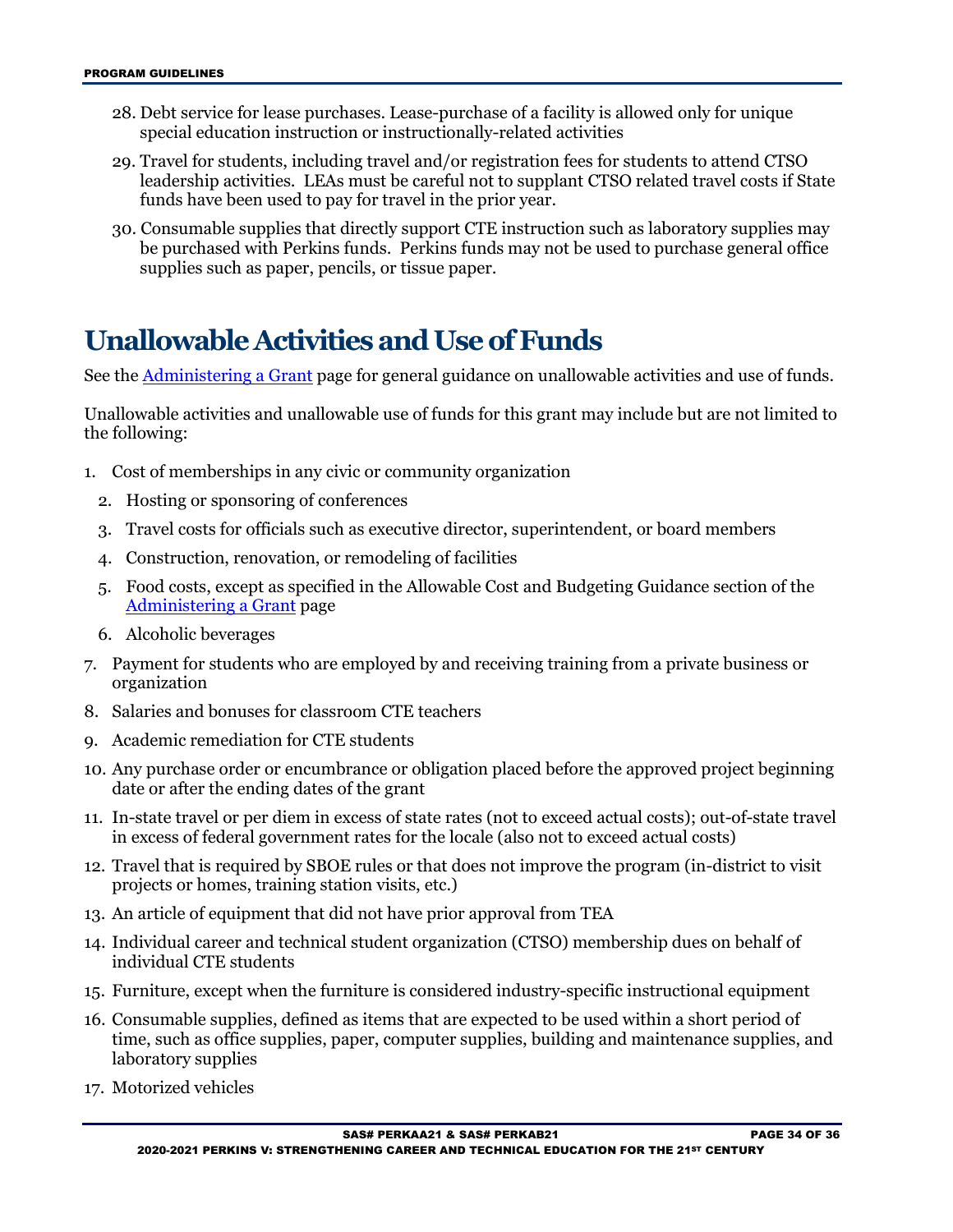- 18. Work-study programs
- 19. Payment with 2020–2021 Perkins funds for travel that occurs before July 1, 2020, or the stampin date of the application, whichever is later
- 20. Pre-payment or reimbursement with 2020–2021 Perkins funding for travel-related expenditures that occur after August 15, 2021.
- 21. Membership fees in professional or social organizations for individual staff
- 22. Insurance coverage for students
- 23. Rental or lease of land
- 24. Audit services for state-funded grants

### <span id="page-34-0"></span>**Limits on Contracted Evaluators**

When a grantee chooses, or is required under a grant, to hire a contracted evaluator, TEA believes that- the evaluator must have the capability to remain independent and objective in carrying out the evaluation. "Independent and objective" implies that there is no influence or control, real or perceived, exerted on the evaluator by any person who is involved in the provision of program services. Therefore, the only way in which a contracted evaluator can be truly independent and objective is not to be involved in any manner with the provision of program services or activities. Otherwise, the evaluator is, at least in part, evaluating its own services.

In addition, TEA is aware that some grant writers develop and design the grant program, write the entire grant application, and then wish to evaluate the grant program. TEA also believes that this scenario poses a conflict of interest for the evaluator, in that the evaluator is evaluating the grant program that he or she designed, developed, and wrote. Again, it is not possible for the evaluator to function independently and objectively if the evaluator performed in this capacity. It is certainly acceptable for the grant writer to receive some information from a potential evaluator to include in the evaluation section of the grant application with regard to an appropriate evaluation plan or design, but communication between the grant writer and evaluator should be limited to that specific topic.

Applicants should make every effort to ensure that contracted evaluators be independent and objective.

### <span id="page-34-1"></span>**Federal Grant Requirements**

#### <span id="page-34-2"></span>**Equitable Access and Participation**

See th[e General and Fiscal Guidelines,](http://tea.texas.gov/WorkArea/linkit.aspx?LinkIdentifier=id&ItemID=25769819073) Equitable Access and Participation.

This requirement does apply to this federally funded grant program.

#### **Nontraditional Programs**

The district should provide CTE programs and instruction for students enrolled in CTE courses that are nontraditional for their gender. Every effort is to be made to eliminate sex bias and stereotyping in curriculum, instruction, and services. Materials and practices (instructional and counseling) should be reviewed for gender equity. If materials or practices are determined to be biased toward either gender, the district should establish and implement a plan that will eliminate stereotypical practices and bias based on gender.